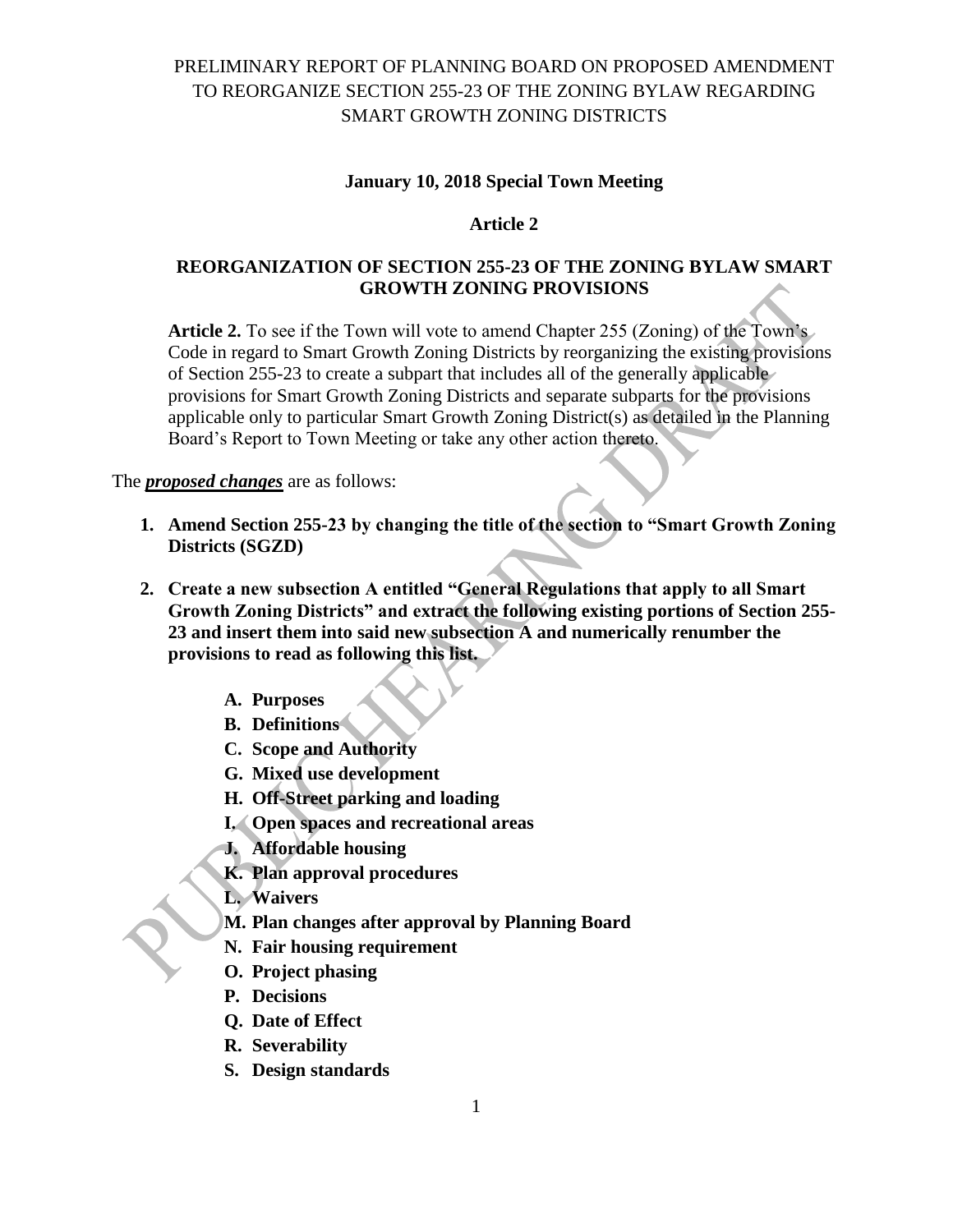#### **255-23 Smart Growth Zoning Districts (SGZD)**

#### **A. General Regulations that apply to all Smart Growth Zoning Districts**

- **(1) Purposes -** The purposes of the Smart Growth Zoning Districts are:
	- (a) To provide an opportunity for residential development and to especially encourage mixed-use development, including both new construction and renovation of existing buildings, within a distinctive, attractive and livable environment that supports the commercial revitalization of South Hadley.
	- (b) To promote continuing development and redevelopment in South Hadley that is pedestrian friendly and consistent with South Hadley history and architecture.
	- (c) To ensure high quality site planning, architecture and landscape design that enhances the distinct visual character and identity of South Hadley and provides an environment with safety, convenience and amenity.
	- (d) To provide for a diversified housing stock at a variety of costs within walking distance of services and public transportation, including affordable housing and other housing types that meet the needs of the Town's population.
	- (e) To generate positive tax revenue for the Town, and to benefit from the financial incentives provided by Massachusetts General Law Chapter 40R, while providing the opportunity for new business growth and additional local jobs.
	- (f) To encourage preservation and rehabilitation of historic structures and buildings.
	- (g) To promote efficient use of land and existing parking supply and limit expansion within the district by encouraging shared parking.
	- (h) To encourage adoption of energy efficient building practices and sustainable construction methods.
	- (i) To ensure compliance with the Massachusetts Department of Environmental Protection stormwater management policies and practices.
- (2) **Definitions -** For purposes of this Section 255-23, the following definitions shall apply. All capitalized terms shall be defined in accordance with the definitions established under the Enabling Laws or Article III, or as set forth in the PAA Regulations. To the extent that there is any conflict between the definitions set forth in Article III or the PAA Regulations and the Enabling Laws, the terms of the Enabling Laws shall govern.

Accessory - A structure, building or use which:

- (a) is subordinate in function to and serves a principal building or principal use;
- (b) is subordinate in area or extent to the principal building or principal use served;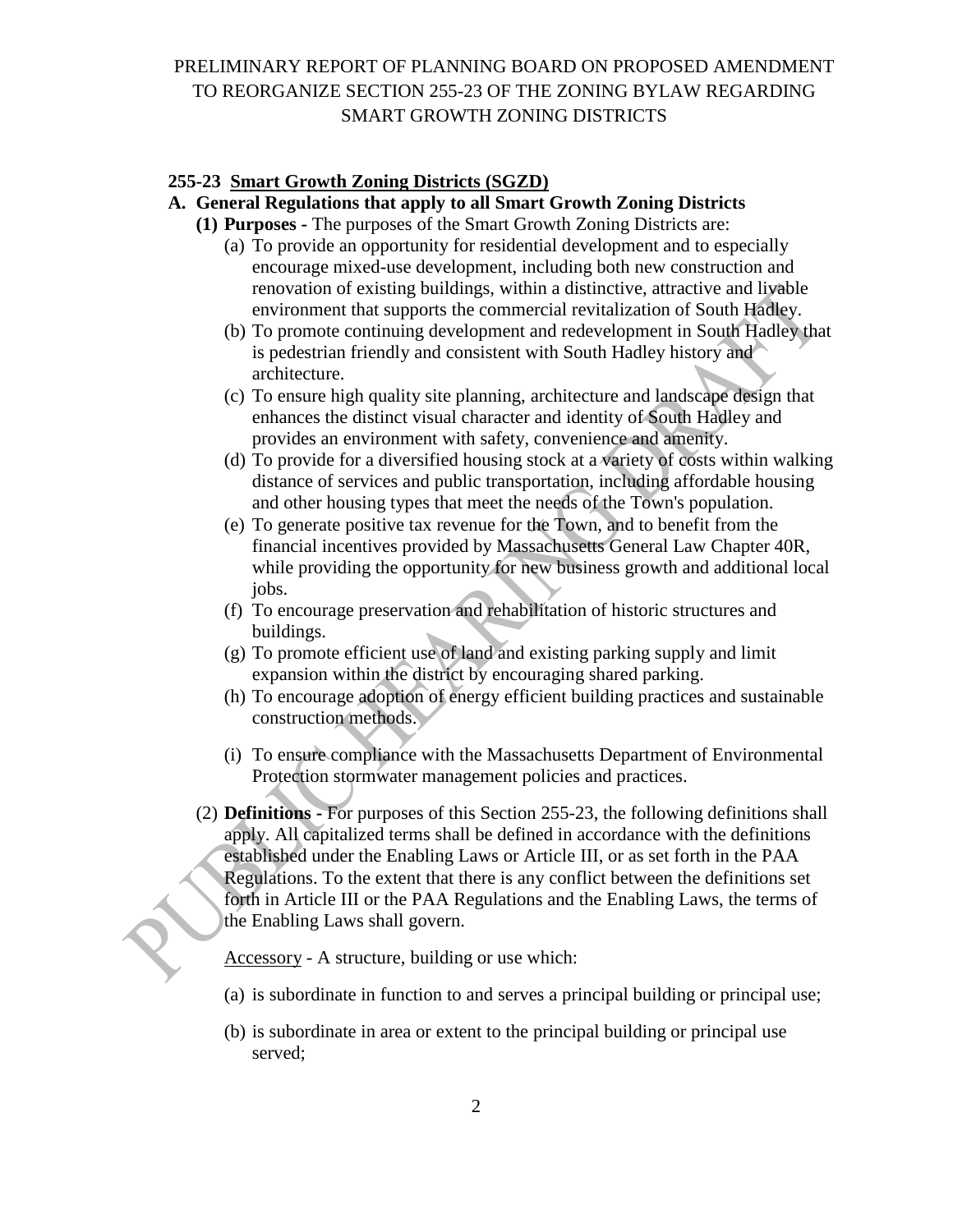- (c) contributes to the comfort, convenience, or necessity of occupants or the principal building or use; and
- (d) is located on the same lot as the principal building or use.

Administering/Monitoring Agent – An entity designated by the South Hadley Board of Selectmen, which may be the South Hadley Housing Authority or other qualified housing entity, with the power to monitor and to enforce compliance with the provisions of this section related to Affordable Units, including but not limited to computation of rental and sales prices; income eligibility of households applying for Affordable Units; administration of an approved housing marketing and resident selection plan; and recording and enforcement of an Affordable Housing Restriction for each Affordable Unit in the SGZD (See Section A(8))

Administrative Regulations – Administrative rules and provisions relative to Plan Approval that are adopted by the Planning Board pursuant to 40R and in its capacity as the 40R Plan Approval Authority under Section A(8). Such rules and regulations and any subsequent amendments must be approved by the Department of Housing and Community Development.

Affordable Homeownership Unit **-** A Dwelling Unit required to be sold to an Eligible Household per the requirements of this Section.

Affordable Housing – Housing that is affordable to and occupied by Eligible Households.

Affordable Housing Restriction **-** A deed restriction of an Affordable Unit meeting statutory requirements in Massachusetts General Law Chapter 1A(8)4 Section 31 and the requirements of Section A(8) of this Article.

Affordable Rental Unit **-** A Dwelling Unit required to be rented to an Eligible Household per the requirements of Section A(8).

Affordable Unit **-** The collective reference to Affordable Homeownership Units and Affordable Rental Units.

Allowed Use – A Principal, Accessory or other permitted Use listed under Section 255-23(B.). A Use that is not prohibited under Section 255-23(B.).

Annual Update **-** A list of all approved and currently proposed Smart Growth Districts within the Town of South Hadley and other associated information, to be filed on or before July  $31<sup>st</sup>$  of each year with the Massachusetts Department of Housing and Community Development pursuant to Massachusetts General Law Chapter 40R and applicable regulations (760 CMR 59.07(1)).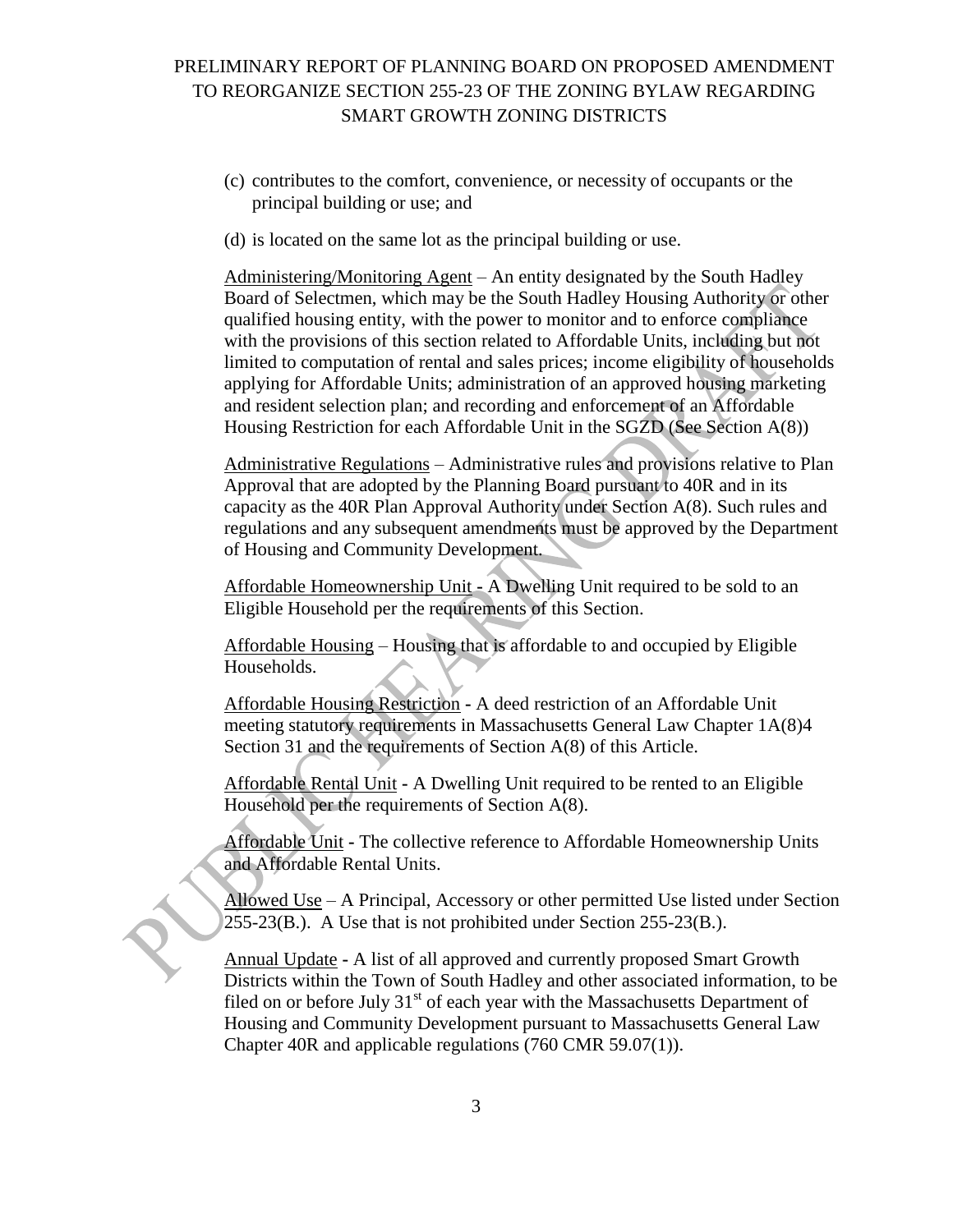Applicant **-** A landowner or other petitioner who files a plan for a Development Project subject to the provisions of this Section.

Area-wide Median Income **-** The median income, adjusted for household size, as reported by the most recent information from, or calculated from regulations promulgated by, the United States Department of Housing and Urban Development (HUD).

As-Of-Right or As-Of-Right Development **-** A use or Development Project allowable under this Section without recourse to a special permit, variance, zoning amendment, or other form of zoning relief. A Development Project that is subject to the Plan Review requirement of this Section shall be considered an As-Of-Right Development.

Building - A combination of any materials, whether portable or fixed, having a roof, to form a structure for the shelter of persons, animals or property. For the purpose of this definition "roof" shall include awning or any similar covering, whether or not permanent in nature. The word "building" shall be construed, where the context requires, as though followed by the words "or part or parts thereof."

Business - The transacting or carrying on of a trade or commercial enterprise with a view to profit or for livelihood.

Commercial - Any use classified under the category "Business Uses" in Section B.

Condominium - A system of ownership of real estate, including commercial, industrial, and attached and detached residential dwelling units, established pursuant to the Condominium Act of the Commonwealth of Massachusetts, Chapter 1A(8)3A of the Massachusetts General Laws, in which the apartments or dwelling units are individually owned and the land and common areas are owned in common. A condominium is not a use or a building type; rather it is a form of ownership that can apply to any use or building type.

Consumer Services **-** A barber shop, dry cleaning or laundry establishment, photographer's shop or studio or similar business where service is provided directly on the premises.

Density - The number of dwelling units per acre of land.

Department or DHCD – the Massachusetts Department of Housing and Community Development.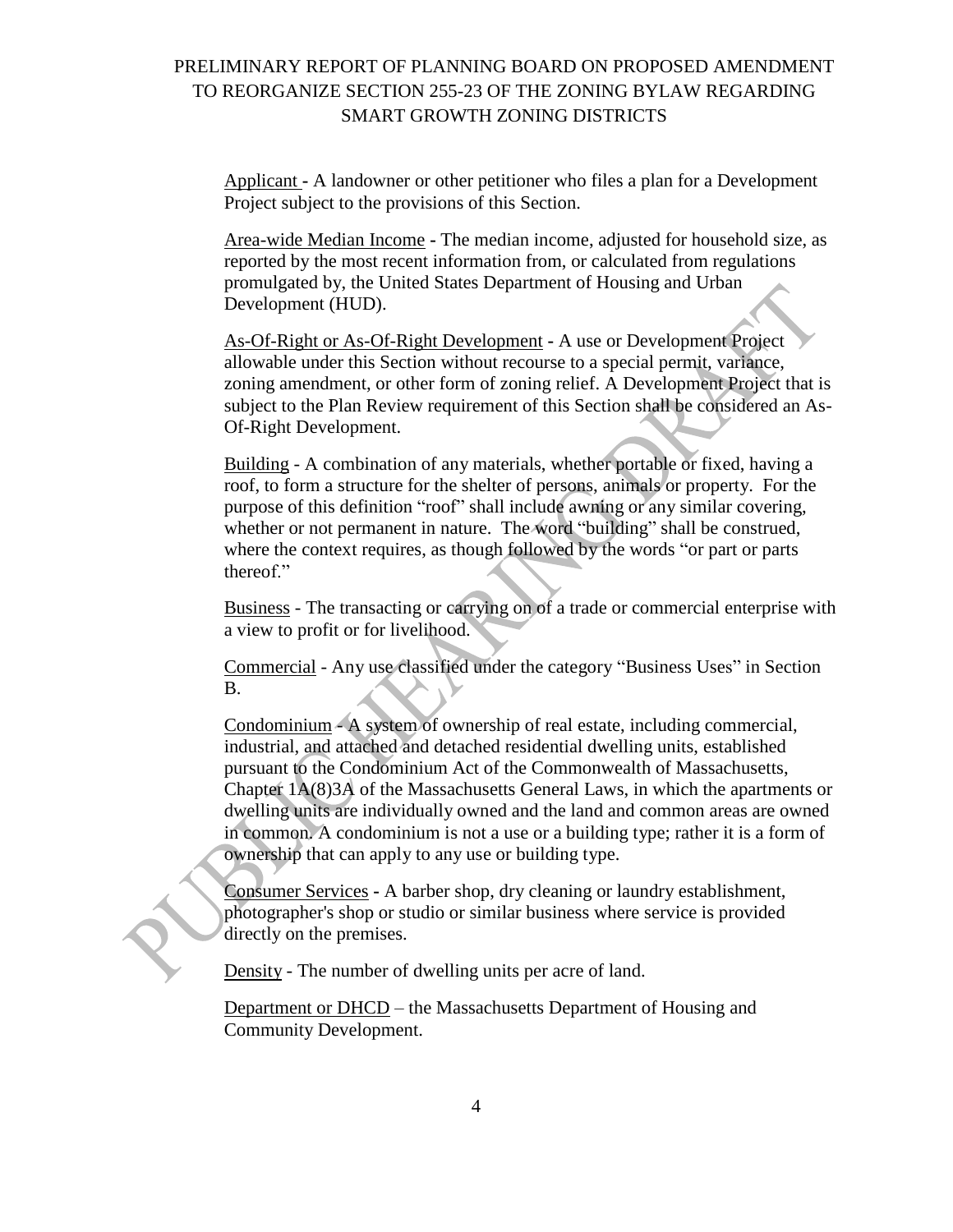Design Standards **–** Provisions adopted in accordance with Section B., that shall be applicable to all Development Projects within the SGZD that are subject to Plan Review by the Planning Board.

Development Project Or Project **-** A residential or mixed use development undertaken under this Section. A Development Project shall be identified as such on the Plan which is submitted to the Planning Board for Plan Review.

Dwelling - A building occupied exclusively as a residence for one or more families.

Dwelling - Single-Family - A detached dwelling containing one dwelling unit.

Dwelling - Two-Family - A dwelling containing two dwelling units.

Dwelling - Three-Family - A dwelling containing three dwelling units.

Dwelling - Multi-Family - A dwelling containing four or more dwelling units.

Dwelling Unit - A room or group of rooms designed and equipped exclusively for use as living quarters for only one family, including provisions for living, sleeping, cooking, and eating. The term shall include mobile homes but shall not include house trailers or recreational vehicles.

Eligible Household **-** An individual or household whose annual income is below eighty percent (A(8)0%) of the areawide median income as determined by the United States Department of Housing and Urban Development (HUD), adjusted for household size, with income computed using HUD's rules for attribution of income to assets.

Enabling Laws – M.G.L. Chapter 40R and 760 CMR 59.00

Family - One or more persons occupying a dwelling unit and living as a single housekeeping unit. For purposes of this Section 255-23:

(a) a family shall not exceed four (4) persons not related by blood or marriage, or

(b) notwithstanding the above, a family shall be deemed to include a Group Residence, Limited, further defined as a premises licensed, regulated, or operated by the Commonwealth of Massachusetts or operated by a vendor under contract with the Commonwealth for the residential living, care, or supervision in any single dwelling unit of five or more mentally ill or mentally retarded persons or persons with disabilities.

Floor Area - The sum of the areas of habitable or commercially usable space on all floors of a structure, including the interior floor area of all rooms (including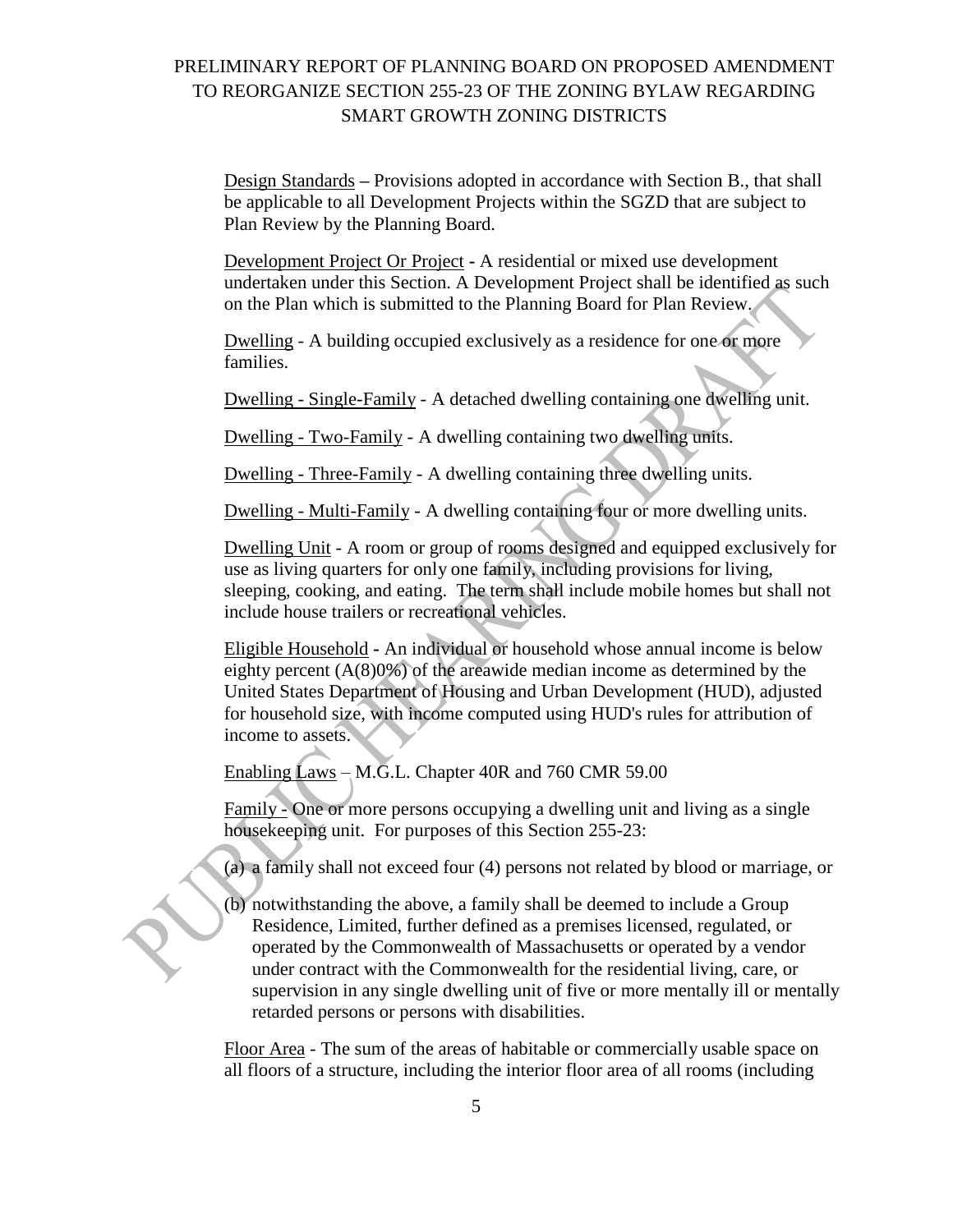bathrooms and kitchens), closets, pantries, hallways that are part of a dwelling unit or inside a commercial building, including habitable finished basements but excluding cellars or unfinished basements.

Frontage - The length of a front lot line adjacent to a street, provided however that the minimum frontage required by this By-Law shall be satisfied by a continuous, uninterrupted segment of such frontage.

Height - The vertical distance between the highest point of the roof of a building and the average finished grade of land on which the building is located. For purposes of this Section 255-23, the term "height" shall not apply to chimneys, steeples, flag or radio poles, antennas, aerators, required bulkheads, elevator penthouses, or other equipment appurtenances necessitated by the permitted use to which a building is put. In addition, the term, "height" shall not apply to solar energy collectors and equipment used for the mounting or operation of such collectors, provided however that such collectors or equipment shall not impair solar access of other building or other solar installations.

Institutional Use **-** A non-profit or quasi-public use or institution, such as a church, library, public or private school, municipally owned or operated building, structure or land, used for public purpose.

Loading Space - Off-street space logically and conveniently located for bulk pickups and deliveries by truck, scaled to delivery vehicles expected to be used, and accessible to such vehicles when required off-street parking spaces are filled. Required off-street loading space is not to be included as off-street parking space in computation of required off-street parking space.

Lot - A parcel of land which is or may be occupied by a principal building and its accessory buildings, together with such open yard areas as are required under the provisions of this Section 255-23. To be used for building purposes, such lot must have frontage on a street as defined below, excepting only a preexisting lot exempted by the provisions of Section 6 of Chapter 40A of the Mass. General Laws. A lot line is a boundary of a lot.

Master Plan - The South Hadley Master Plan adopted by the South Hadley Planning Board [DELETE: and Town Meeting], as amended.

Mixed-Use Development Project **-** A Development Project containing a mix of residential uses and non-residential uses as specified in Section 255-23(5) and subject to all provisions of this Section 255-23.

Non-Residential Use **-** Office, Retail, Restaurant, Service or Institutional Use, inclusive, or some combination of the same.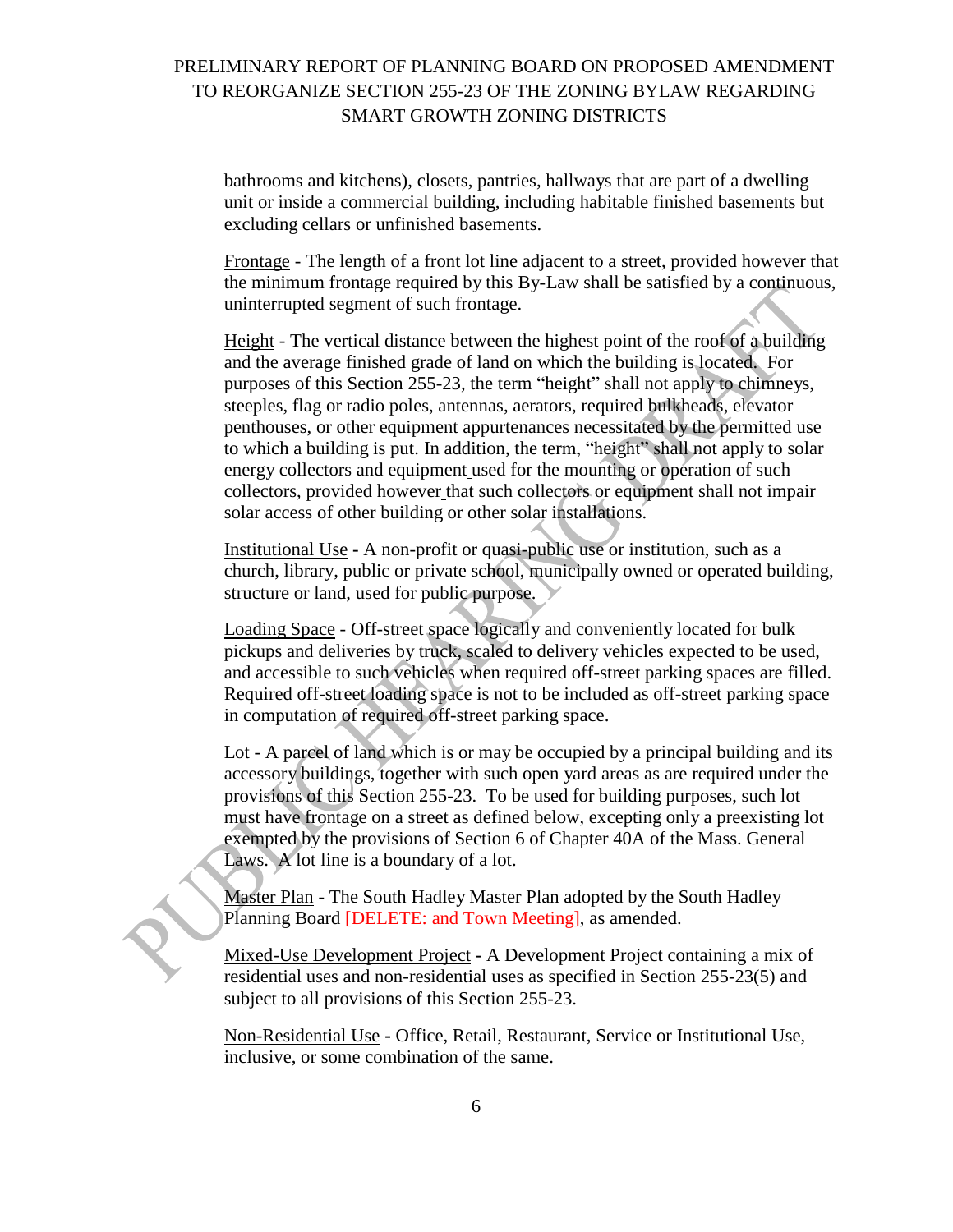Office - A workplace used for the transaction of business or non-profit functions, excluding as principal uses manufacturing, retail construction, and warehousing and including but not limited to professional offices and offices that support or manage on-site or off-site manufacturing, retailing, construction, and warehousing, as well as research laboratories and other facilities in which research activities are conducted. An office that is operated as part of another primary use on the use table shall be considered accessory to that primary use and not a separate use.

Parking (Off-Street) - For purposes of this Section 255-23(6), an off-street parking space shall consist of an area for parking an automobile with room for opening doors on both sides, together with properly related access to a street and sufficient maneuvering room, but shall be located totally outside of any street or alley right-of-way.

Plan **-** A plan depicting a proposed Development Project for all or a portion of the SGZD and which is submitted to the Planning Board for its review and approval in accordance with the provisions of this Section 255-23.

Plan Approval **-** The Planning Board's authorization, acting as the Plan Approval Authority (PAA) per the Enabling Laws, for a proposed Development Project based on a finding of compliance with this Section and Design Standards after the conduct of a Plan Review.

Plan Approval Authority (PAA) - The South Hadley Planning Board authorized under Article XI to conduct the Plan Approval process for purposes of reviewing Project applications and issuing Plan Approval decisions within the SGZD.

Plan Review **-** The review procedure established by this Article and administered by the Town of South Hadley Planning Board acting as PAA.

Principal Building - The primary use to which the premises are devoted, and the main purpose for which the premises exist.

Principal Use - The primary use to which the premises are devoted, and the main purpose for which the premises exist.

Project – A Residential Project or Mixed Use Development Project undertaken in accordance with the requirements of Section 255-23.

Residential Project – A Project that consists solely of residential, parking and accessory uses as defined in Section 255-23(B).

Residential Use **-** A building or part of a building containing Dwelling Units as defined herein above and parking that is accessory to the Dwelling Units.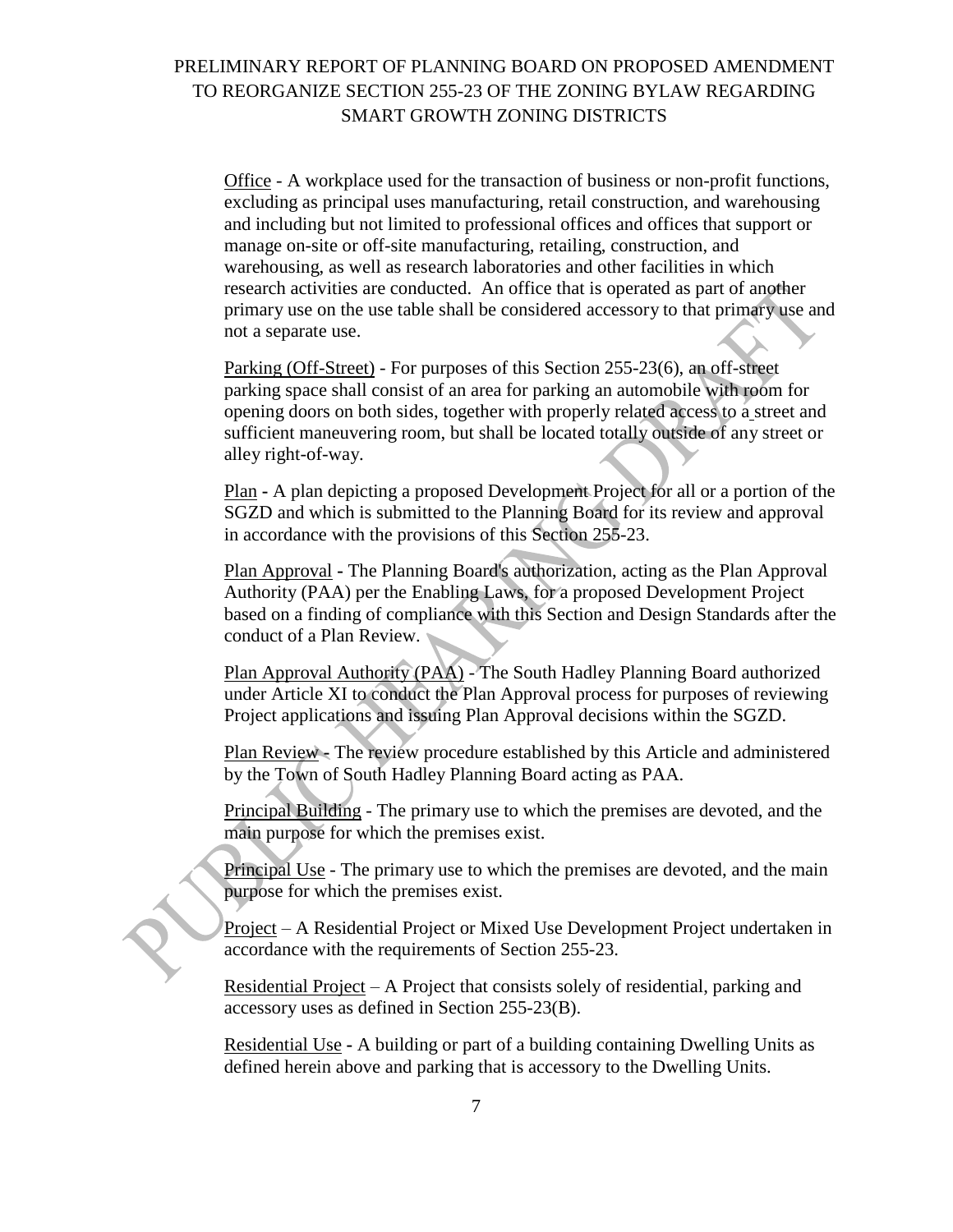Restaurant - A commercial establishment in which the primary activity consists of the preparation and serving of food for consumption on the premises or as takeout, including a bar or pub or other establishment that sells food and alcoholic beverages for on-premises consumption, excluding catering businesses and retail uses that sell prepared food.

Retail/Retail Sales - An establishment selling goods directly to the general public for personal and household consumption, including but not limited to an appliance store, bakery, delicatessen, drug store, florist, grocer, hardware store, liquor store, newsstand, shoe store, stationery store, convenience store, and variety store, excluding a restaurant.

School - A building devoted to the instruction or education in primary, secondary, high school, or post-high school grades.

Service - The performance of any act for the benefit of another with a view to profit or for a livelihood.

Setback - The minimum required unoccupied space or distance between lot line, and any part of a principal or accessory building nearest such lot line, such unoccupied space or area extending the entire distance across the lot. Front, side and rear setback lines are identified in accordance with the diagram below:

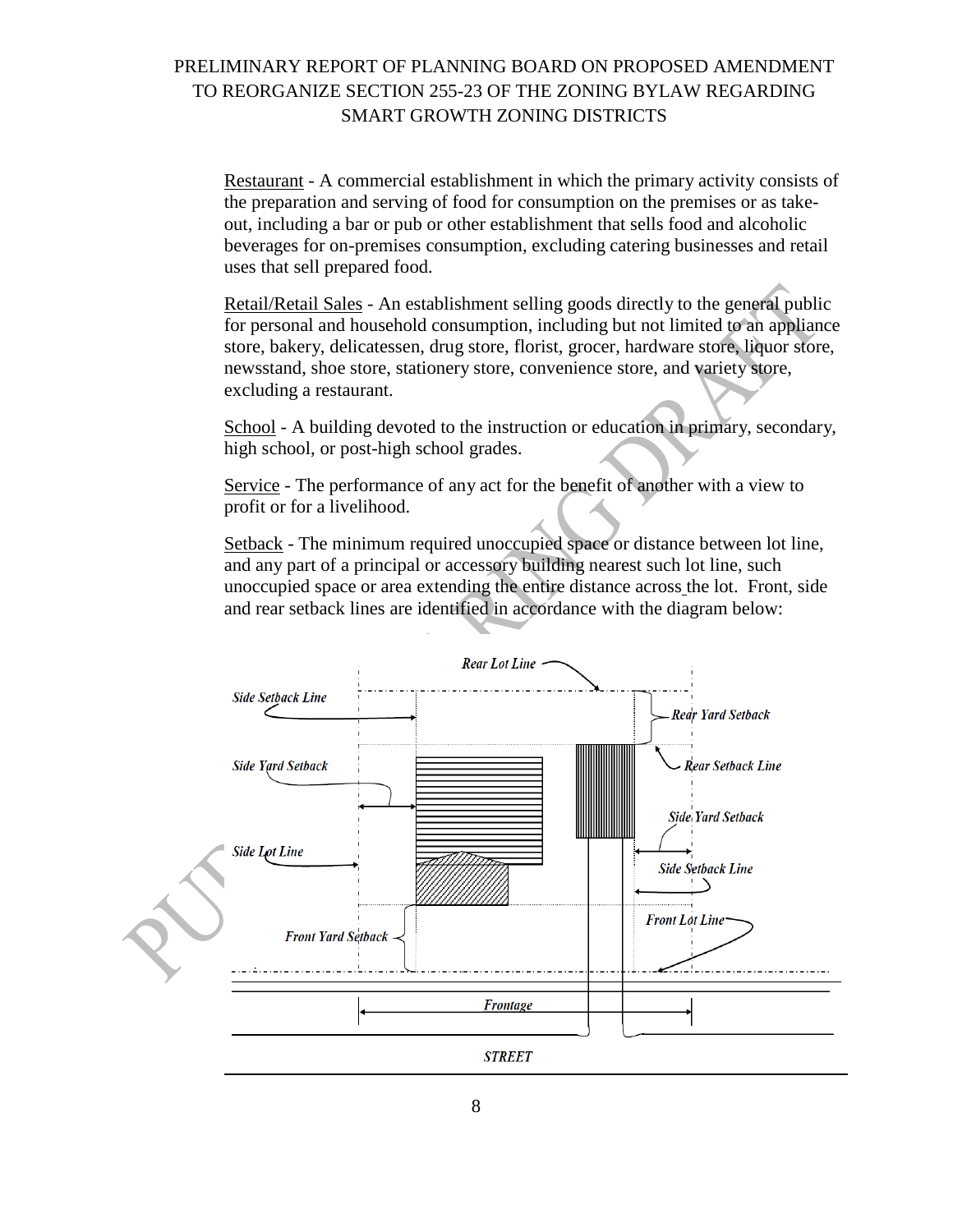Smart Growth Zoning District (SGZD) **-** An Overlay Zoning District adopted pursuant to Massachusetts General Law Chapter 40R, in accordance with the procedures for zoning adoption and amendment as set forth in Massachusetts General Law Chapter 40A and approved by the Department of Housing and Community Development pursuant to Massachusetts General Law Chapter 40R and applicable regulations.

Street - A way, whether public or private, set aside for the passage of persons, animals or vehicles, and which is:

- (a) a public way accepted by the Town or a way which the Town Clerk certifies is maintained and used as a public way; or
- (b) a way shown on a plan approved and endorsed by the Planning Board in accordance with Chapter 41 of the Mass. General Laws (Subdivision Control Law); or
- (c) a way in existence when said Subdivision Control Law became effective in South Hadley having, in the opinion of the Planning Board, sufficient width, suitable grades and adequate construction to provide for the needs of vehicular traffic in relation to the proposed use of the land abutting thereon or served thereby, and having sufficient and adequate municipal services to serve such land and the buildings erected or to be erected thereon.

Structure - A combination of materials assembled at a fixed location to give support or shelter, such as a building, framework, retaining wall, tent, reviewing stand, platform, bin, tower, fence, sign, pole, mast, or the like. The word "structure" shall be construed, where the context allows, as though followed by the words "or part or parts thereof."

Underlying Zoning **-** The zoning requirements adopted pursuant to Massachusetts General Law Chapter 40A that are otherwise applicable to the geographic area in which the SGZD is located, as said requirements may be amended from time to time.

Unrestricted Unit **-** A Dwelling Unit that is not restricted as to rent, price or eligibility of occupants.

Use - The purpose for which land or a building or structure is arranged, designed, intended or erected, or for which land or a building or structure is or may be occupied.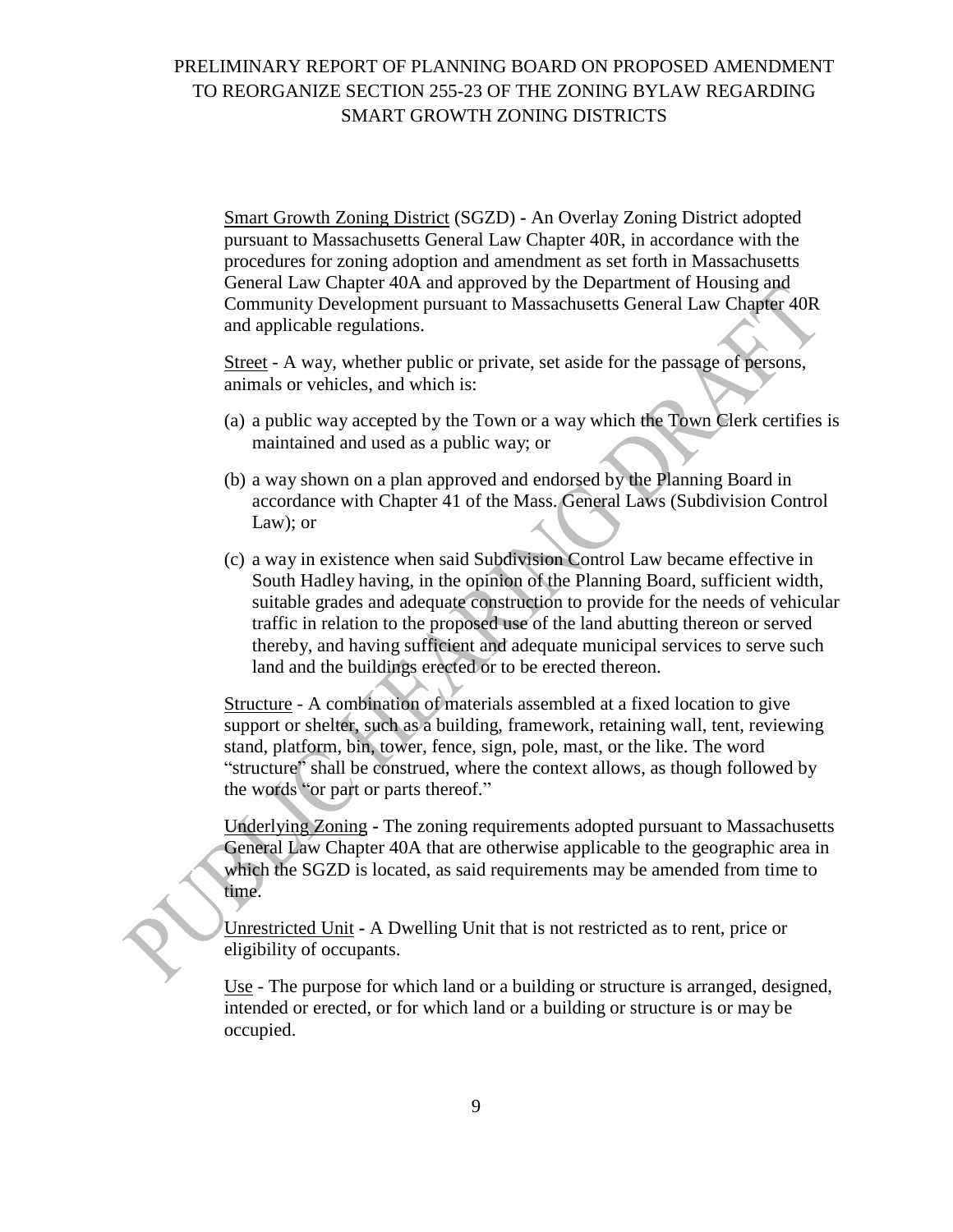- **(3) Scope and Authority -** The Smart Growth Zoning District is established pursuant to the Enabling Laws, and shall be deemed to overlay the parcels as shown on the Zoning Map of the Town of South Hadley, as amended. The Underlying Zoning shall remain in effect, and the Applicant shall have the option of applying for Plan Approval pursuant to the zoning controls set forth in this Article or complying with all applicable zoning controls set forth in the Zoning Bylaw of the Town of South Hadley for the underlying district(s) or for other overlay zoning that may be therein defined. Development Projects proceeding under this Article shall be governed solely by the provisions of this Article and shall be deemed exempt from the standards and/or procedures of the Underlying Zoning and other overlay provisions, including limitations upon the issuance of building permits for residential uses related to a rate of development or phased growth limitation or to a local moratorium on the issuance of such permits, or to other building permit or dwelling unit limitations.
- **(4) Performance Standards –** All permitted uses must comply with the following:
	- (a) Does not regularly emit noxious odors, or dust particles, or smoke, or poses danger, such as manufacture of acids, gases, fertilizers and glue, petroleum refining, reduction of animal matter, and manufacture of cement, gypsum, or explosives.
	- (b) Does not present a danger to persons within or outside the SGZD by reason of emission of odor, fumes, gases, particulate matter, smoke, noise, vibration, glare, radiation, electrical interference, threat of fire or explosion, or any other reason.
	- (c) Complies with the town Stormwater Management Bylaw as provided to DHCD on September 1A(8), 2015, regardless of the amount of area being disturbed. Until such time that the Town of South Hadley has qualified for a density bonus payment under 760 CMR 59.06(2) for one or more 40R bonus units permitted within the SHFSGD, any subsequent amendments to Stormwater Management Bylaw shall not apply to Development Projects in the SGZD until DHCD has received written notice of such amendment(s) and determined that such amendment(s) does not Unduly Restrict development within the SGZD as per 760 CMR 59.02.
- (5) **Mixed-Use Development** Development Projects may include a portion not to exceed 50% of the total gross floor area to be used for non-residential uses including Office, Retail, Restaurant, Service or Institutional Uses. Residential units must generally be located above the first-floor but may be permitted in first floor portions of the building where that portion of the building fronts on a public way, the Planning Board must determine that it is principally a residential street or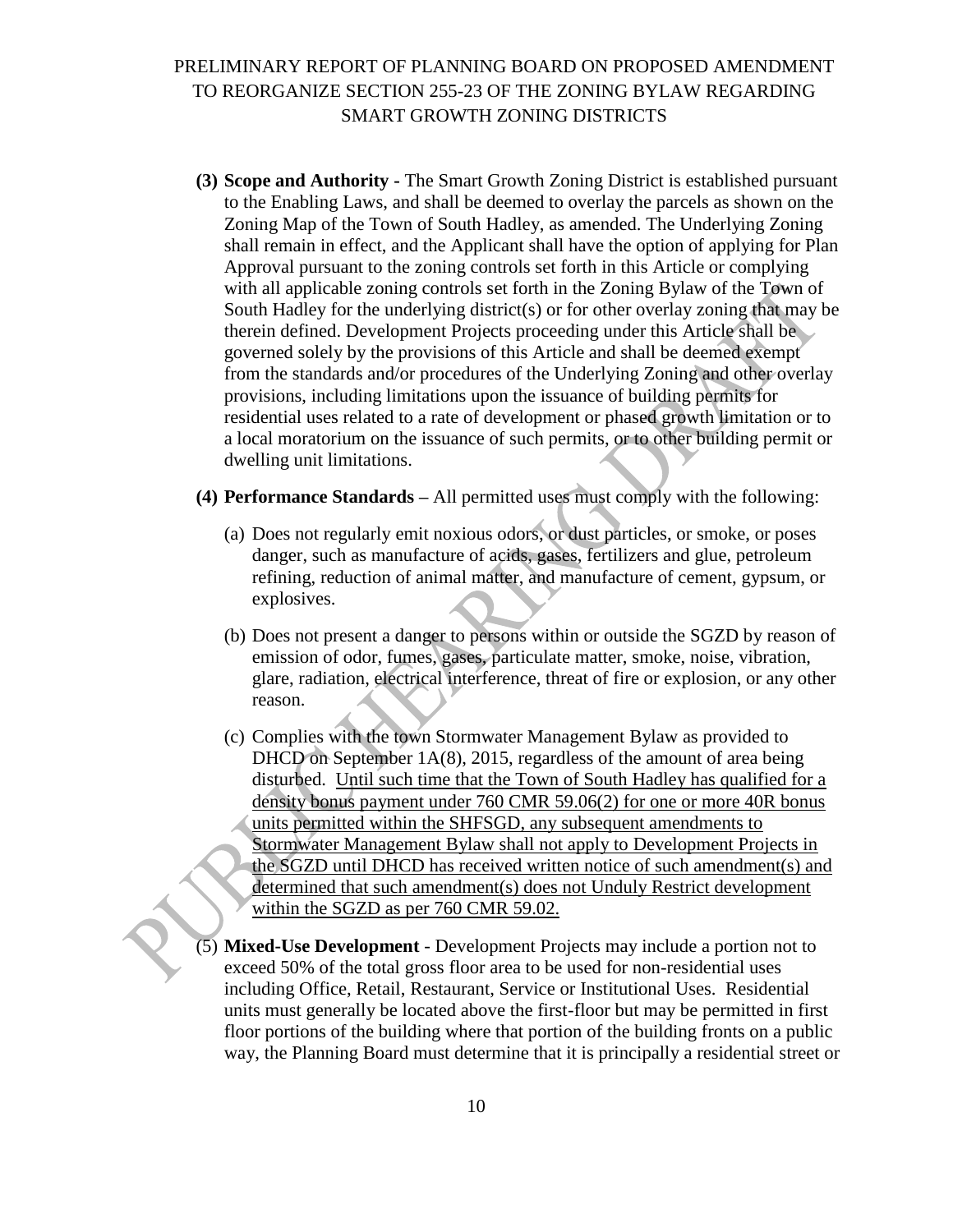that such first floor residential use would be in keeping with the character of the adjoining land uses.

### (6) **Off-Street Parking and Loading**

(a) Off-Street Parking - Retail stores, offices and Consumer Service establishments located within three hundred (300) feet of a public off-street parking facility shall be exempt from off-street parking requirements. In all other cases, off-street parking shall be provided to meet the following minimum requirements:

| <b>Number of Parking Spaces</b> |
|---------------------------------|
|                                 |
| 2 per $1,000$ square feet       |
| $1.25$ per unit                 |
|                                 |
| 1 per 2,000 square feet.        |
|                                 |
|                                 |

As indicated above, off-street parking is not required for Other Non-Residential uses in the district unless such use exceeds 2,000 square feet of net floor area.

(b) Off-Street Loading & Delivery - Off-street loading spaces shall be provided to meet or exceed the following minimum requirements:

| Use                                             | <b>Number of Parking Spaces</b> |
|-------------------------------------------------|---------------------------------|
| Restaurant - leasable space in excess of 2,000  | 1 space per 2,000 square        |
| square feet                                     | feet                            |
| Other allowed Secondary Use - leasable space in | 1 space per 5,000 square        |
| excess of 2,000 square feet                     | feet                            |
|                                                 |                                 |

The Planning Board may waive the loading space requirement if the Applicant provides a plan proving that the loading space is not needed or can be shared.

- (c) Location of Parking Any surface parking lot shall, to the maximum extent feasible, be located at the side or rear of a building, relative to any public right-of-way, public open space, or pedestrian way. In no case shall surface parking for new construction be permitted within the required front yard setbacks.
- (d) Waiver of Parking Requirements The Planning Board may grant a Plan Approval making such modifications in the standards or prescribe safeguards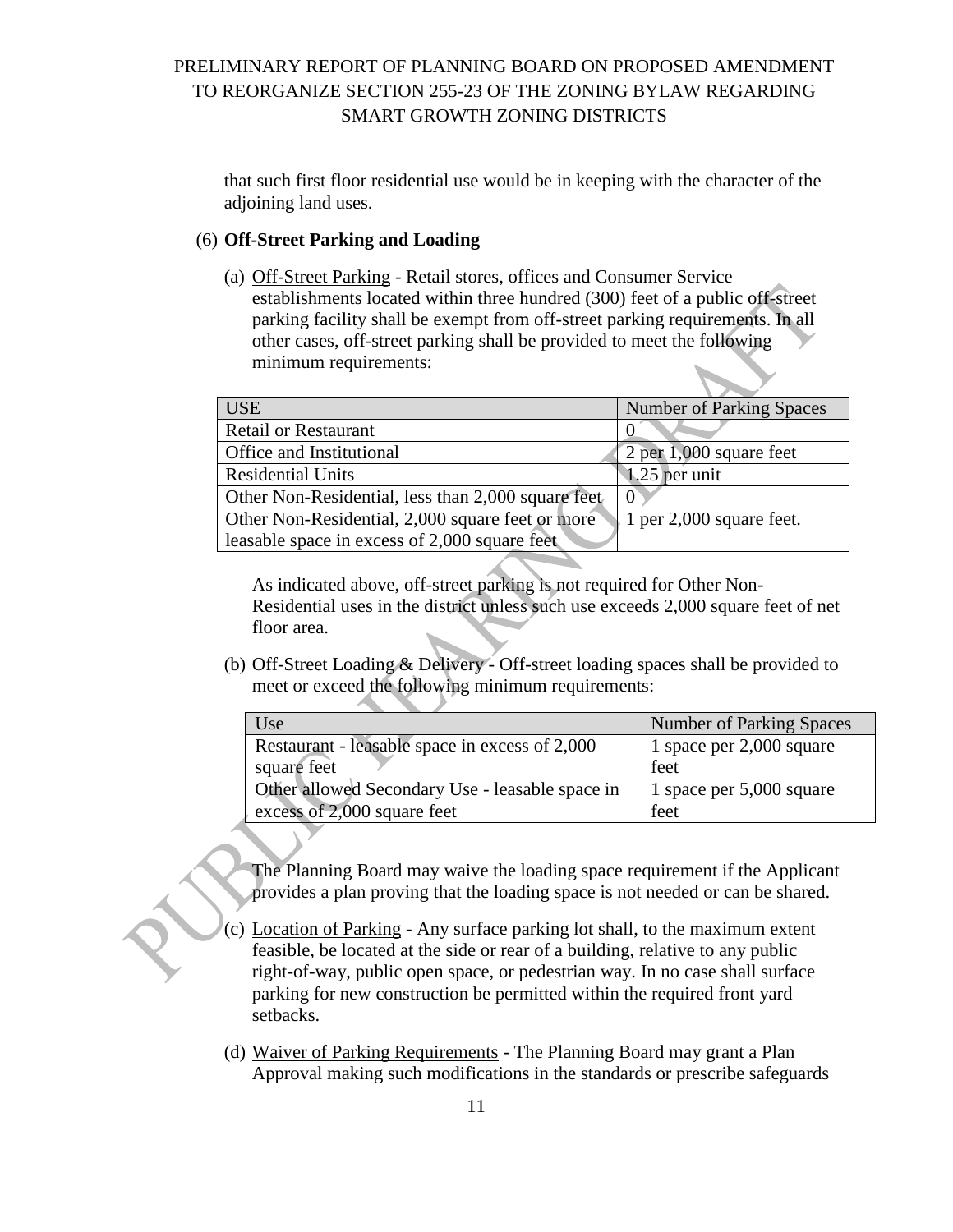and conditions as it shall warrant appropriate, provided that it finds that it is impractical to meet the standards and that such modifications are appropriate by reason of the proposed use and will not result in or worsen parking or traffic problems in the SGZD. The Planning Board may impose conditions of use or occupancy appropriate to such modifications.

(e) Shared Use of Required Parking - Shared use may be made of required parking spaces by intermittent use establishments, for example, churches, assembly halls or theaters, whose peak parking demand is only at night or on specific days of the week; by other uses whose peak demand is only during the day; or in public parking lots. At the time of application, a formal agreement shall be made in writing by the owners of the uses involved concerning the number of spaces involved, substantiation of the fact that such shared use is not overlapping or in conflict, and the duration of the agreement.

The applicant shall demonstrate that shared spaces will meet parking demands by using accepted methodologies (e.g., the Urban Land Institute Shared Parking Report, ITE Shared Parking Guidelines, or other industry established studies on shared parking).

- (f) Cooperative Establishment and Operation of Parking Areas Required spaces for any number of uses may be provided in a combined lot or lots (public or private), provided that the number of spaces in the combined facility shall not be less than the sum of those required of the individual uses, with allowances made, upon formal designation, for night use or for separate and distinct working shifts, and provided also that such lot or lots shall be within 600 feet of the principal buildings served.
- (g) Parking Design Parking shall be designed and constructed to comply with all applicable disability access requirements including but not limited to the Americans with Disabilities Act (ADA) and 521 CMR.
- (7) **Open Spaces and Recreational Areas** The site design for Development Projects may include common open space and facilities. Where proposed, the plans and any necessary supporting documents submitted with an application for Plan Approval within the SGZD shall show the general location, size, character, and general area within which common open space or facilities will be located. The plans and documentation submitted to the Planning Board shall include a description of proposed ownership and maintenance provisions of all common open space and facilities and, if requested by the Planning Board, any necessary restrictions or easements designed to preserve the open space and recreational areas from future development. Upon consideration of the above information, the Planning Board may approve a waiver as provided for in Section 255-23(10) for a front setback to allow for common open space or facilities.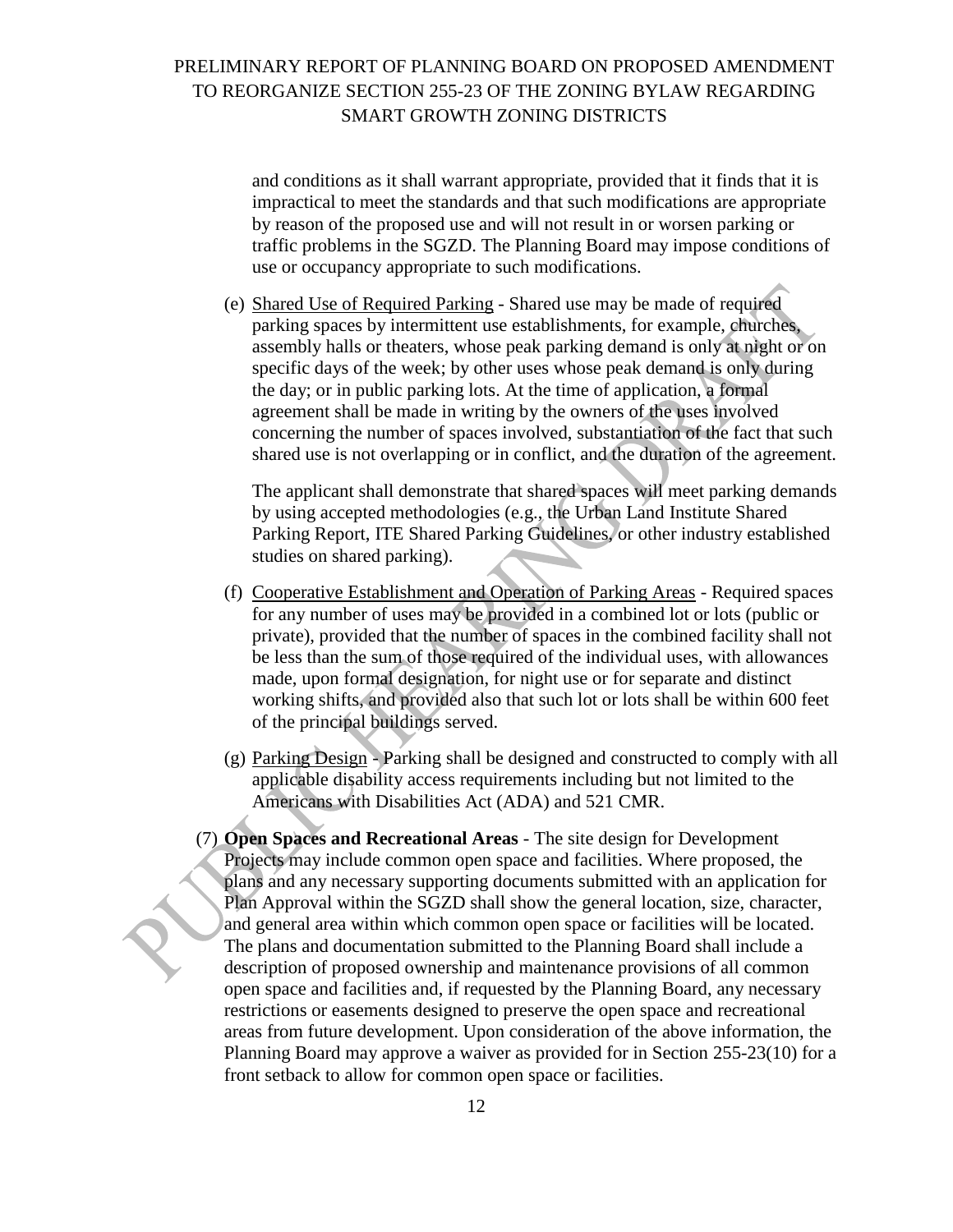#### (8) **Affordable Housing**

- (a) Affordable Units shall comply with the following requirements:
	- [1] The monthly rent payment for an Affordable Rental Unit, including utilities and parking, shall not exceed thirty percent (30%) of the maximum monthly income permissible for an Eligible Household, assuming a household size equal to the number of bedrooms in the unit plus one, except in the event of an Eligible Household with a Section A(8) voucher in which case program rent limits shall apply.
	- [2] For an Affordable Homeownership Unit the monthly housing payment, including mortgage principal and interest, private mortgage insurance, property taxes, condominium and/or homeowner's association fees, insurance, and parking, shall not exceed thirty percent (30%) of the maximum monthly income permissible for an Eligible Household, assuming a household size equal to the number of bedrooms in the unit plus one.
	- [3] Affordable Units required to be offered for rent or sale shall be rented or sold to and occupied only by Eligible Households.
- (b) Number of Affordable Units Twenty percent (20%) of all Dwelling Units and twenty-five percent (25%) of all rental Dwelling Units constructed in a Development Project shall be Affordable Units. Provided however, for Development Projects in which all of the Dwelling Units are limited to occupancy by elderly persons and/or by persons with disabilities, twenty-five percent (25%) of the Dwelling Units shall be Affordable Units, whether the dwelling units are rental units or ownership units.
- (c) Fractional Units When the application of the percentages specified in Section  $A(8)(a)$  results in a number that includes a fraction, the fraction shall be rounded up to the next whole number.
- **(d)** Design and Construction Affordable Units must be dispersed equitably and proportionately throughout a Development Project, including, where applicable, across all buildings, floors and unit types. Affordable Units must be comparable in initial construction quality and exterior design to the Unrestricted Units. However, nothing in this section is intended to limit a homebuyer's rights to renovate a Dwelling Unit under applicable law. The Affordable Units must have access to all on-site amenities. Affordable Units shall be finished housing units. All Affordable Units must be constructed and occupied not later than concurrently with construction and occupancy of Unrestricted Units. In Development Projects that are constructed in phases,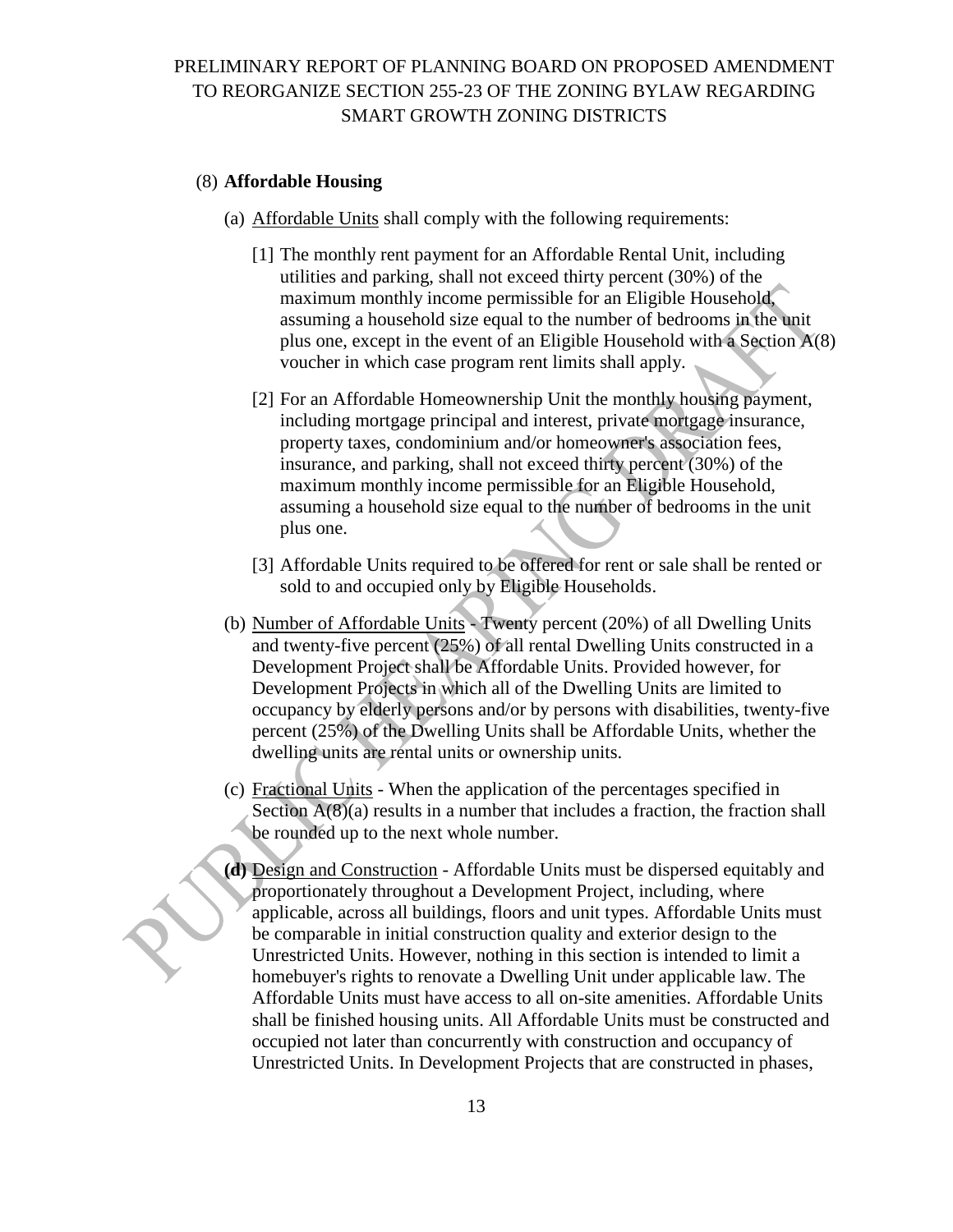Affordable Units must be constructed and occupied in proportion to the number of units in each phase of the Development Project.

- (e) Unit Mix The total number of bedrooms in the Affordable Units shall be at least proportionate to the total number of bedrooms in all units of the Project of which the Affordable Units is part.
- (f) Affordable Housing Restriction Each Affordable Unit shall be subject to an Affordable Housing Restriction approved by DHCD, pursuant to 40R, and recorded with the County Registry of Deeds or Land Court Registry District of the County. All Affordable Housing Restrictions must include, at minimum, the following:
	- [1] A description of the Affordable Homeownership Unit, if any, by address and number of bedrooms; and a description of the overall quantity and number of bedrooms and number of bedroom types of Affordable Rental Units in a Development or portion of a Development which are rental. Such restriction shall apply individually to the specifically identified Affordable Homeownership Unit and shall apply to a percentage of rental units of a rental Development or the rental portion of a Development without specific unit identification.
	- [2] The term of the Affordable Housing Restriction which shall be in perpetuity or for the longest period customarily allowed by law but shall be no less than thirty (30) years.
	- [3] The name and address of the Monitoring Agent with a designation of its power to monitor and enforce the Affordable Housing Restriction.
	- [4] Reference to a housing marketing and resident selection plan, to which the Affordable Unit is subject, and which includes an affirmative fair housing marketing program, including public notice and a fair resident selection process. If approved by DHCD, pursuant to 40R, the housing marketing and selection plan may provide for local preferences in resident selection. The plan shall designate the household size appropriate for a unit with respect to bedroom size and provide that preference for such unit shall be given to a household of the appropriate size.
	- [5] A requirement that buyers or tenants will be selected at the initial sale or initial rental and upon all subsequent sales and rentals from a list of Eligible Households compiled In accordance with the housing marketing and selection plan.
	- [6] Reference to the formula pursuant to which rent of a rental unit or the maximum resale price of a homeownership unit will be set.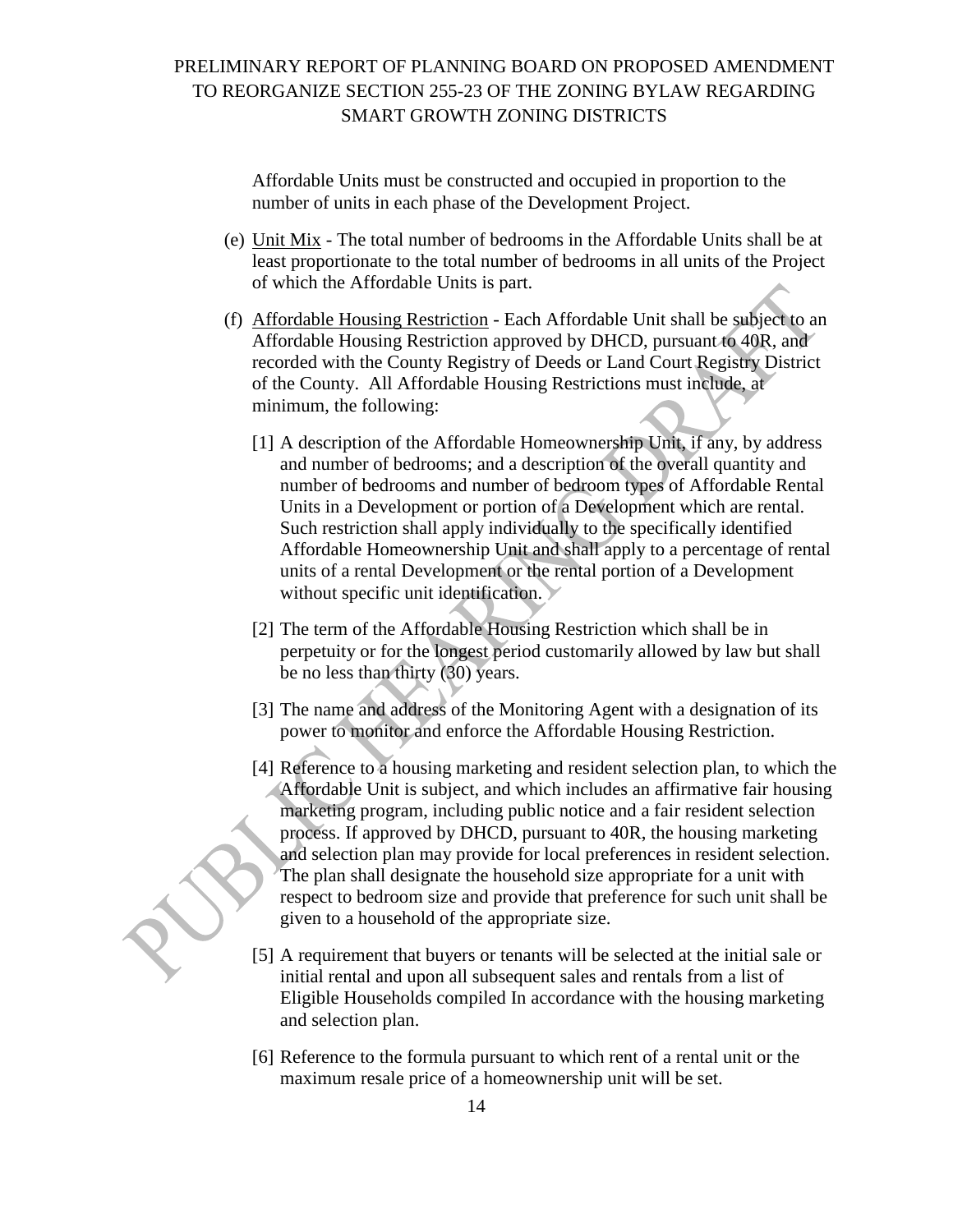- [7] A requirement that only an Eligible Household may reside in an Affordable Unit and that notice of any lease or sublease of any Affordable Unit shall be given to the Monitoring Agent.
- [8] Provision for effective monitoring and enforcement of the terms and provisions of the Affordable Housing Restriction by the Monitoring Agent.
- [9] Provision that the restriction on an Affordable Homeownership Unit shall run in favor of the Monitoring Agent and the Town of South Hadley, in a form approved by municipal counsel and DHCD pursuant to the Enabling Laws, and shall limit initial sale and re-sale to and occupancy by an Eligible Household.
- [11]Provision that the owner(s) or manager(s) of Affordable Rental Unit(s) shall file an annual report to the Monitoring Agent, in a form specified by that agent certifying compliance with the provisions of this Section 255-  $23(A(8))$  and containing such other information as may be reasonably requested in order to ensure affordability.
- [12]Provision that the restriction on Affordable Rental Units in a rental Project or rental portion of a Project shall run with the rental Project or rental portion of a Project and shall run in favor of the Monitoring Agent and the Town of South Hadley, in a form approved by municipal counsel and DHCD pursuant to the Enabling Laws, and shall limit rental and occupancy to an Eligible Household.
- [13]A requirement that residents in Affordable Units provide such information as the Monitoring Agent may reasonably request in order to ensure affordability.
- [14]Designation of the priority of the Affordable Housing Restriction over other mortgages and restrictions.
- (g) Administration The Monitoring Agent shall ensure the following (See Section 255-23(A)(2) Definitions):
	- [1] Prices of Affordable Homeownership-Units are properly computed; rental amounts of Affordable Rental Units are properly computed.
	- [2] Income eligibility of households applying for Affordable Units is properly and reliably determined.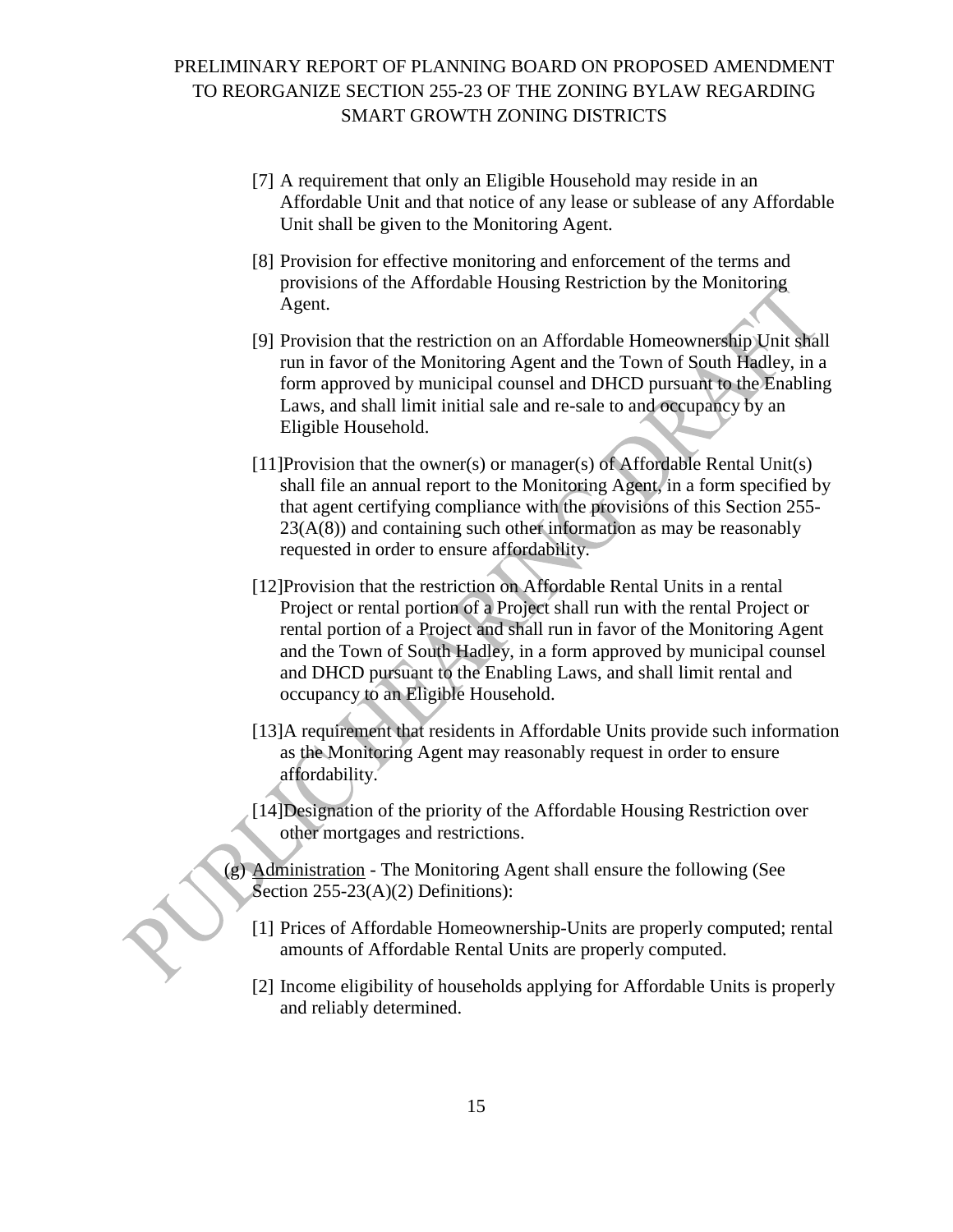- [3] The housing marketing and resident selection plan has been approved by DHCD pursuant to the Enabling Laws, conforms to all requirements and is properly administered.
- [4] Sales and rentals are made to Eligible Households chosen in accordance with the housing marketing and resident selection plan with appropriate unit size for each household being properly determined and proper preference being given.
- [5] Affordable Housing Restrictions meeting the requirements of this section are recorded with the Hampshire County Registry of Deeds or Land Court. In the case where the Monitoring Agent cannot adequately carry out its administrative duties, upon certification of this fact by the Planning Board or by the Department of Housing and Community Development, the administrative duties shall devolve to and thereafter be administered by a qualified housing entity designated by the South Hadley Board of Selectmen.
- (h) Costs of Housing Marketing and Selection Plan The housing marketing and selection plan may make provision for payment by the owner of reasonable costs to the Monitoring Agent and the owner shall pay reasonable costs to the Monitoring Agent to develop, advertise, and maintain the list of Eligible Households and to monitor and enforce compliance with affordability requirements.

In combination, the various documentation required under Section  $A(8)$ , to be submitted with an application for Plan Approval, shall include details about construction related to the provision, within the development, of units that are accessible to the disabled and appropriate for diverse populations, including households with children, other households, individuals, households including individuals with disabilities, and the elderly.

- (9) **Plan Approval Procedures -** The Planning Board shall adopt and file with the Town Clerk Administrative Regulations relative to the application requirements and contents for Plan Review, subject to approval by the Massachusetts Department of Housing and Community Development. Plan approval procedures shall be as follows:
	- (a) Pre-Application Requirements Prior to the submittal of a Plan for Plan Approval, a "Concept Plan" may be submitted to help guide the development of the definitive submission for project build out. Such Concept Plan shall reflect the following:
		- [1] Overall building envelope areas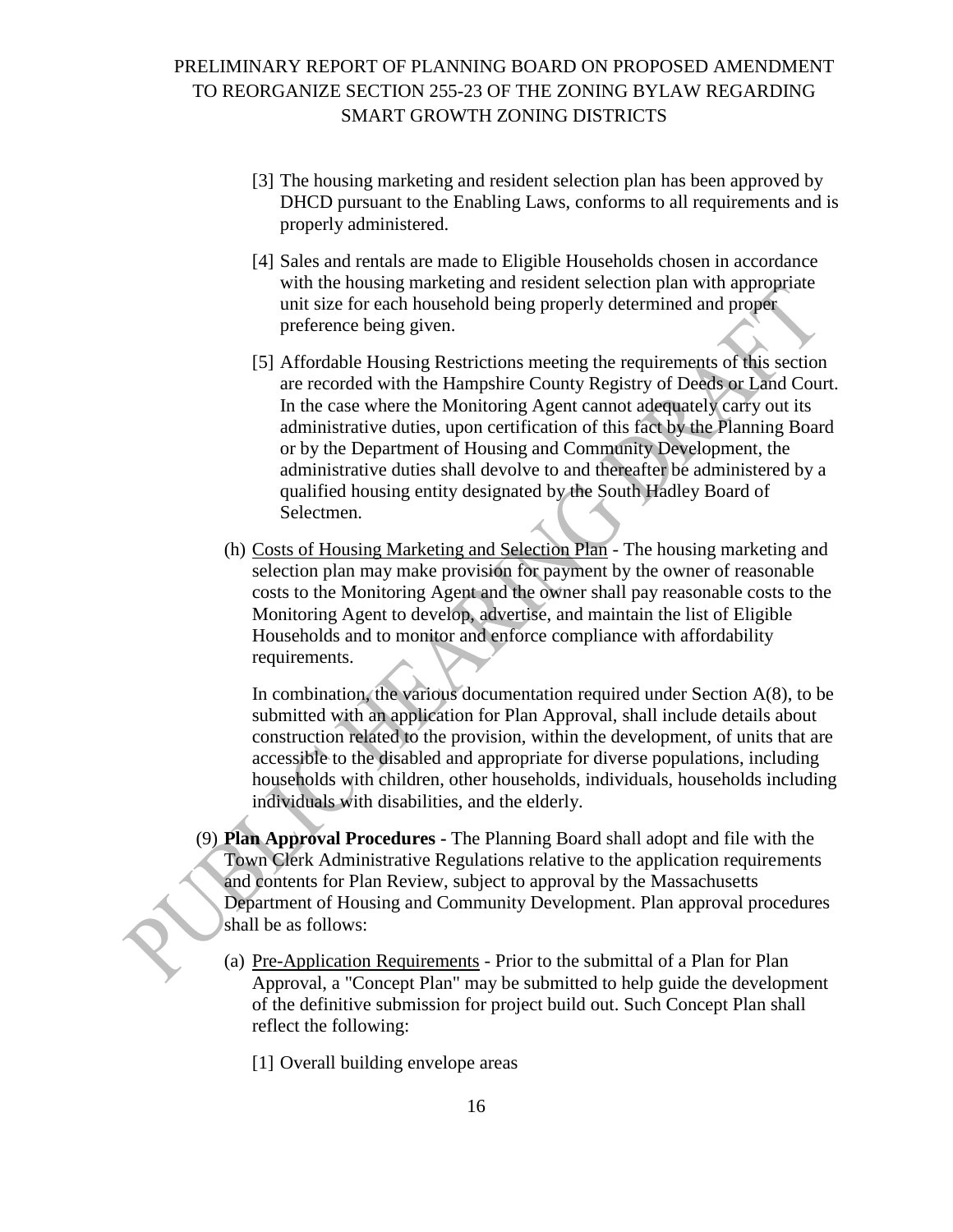- [2] Open space and natural resource areas
- [3] General site improvements, drainage plans, groupings of buildings and proposed land uses
- [4] Anticipated parking spaces and locations
- [5] Site vehicular access

The Concept Plan is intended to be used as a tool for both the Applicant and the Planning Board to ensure that the proposed Project design will be consistent with the Design Standards and other requirements of the SGZD.

- (b) Application Procedures All Projects are subject to Plan Approval.
	- [1] Submittal
		- [a] An application for Plan Approval shall be submitted in accordance with the requirements herein and further specified in the SGZD Administrative Regulations, on the form provided by the PAA along with the application fees set forth in the Administrative Regulations. The application shall be accompanied by such plans and other documents as required by the Administrative Regulations required to verify compliance with any of the provisions of this Section in a manner that, as defined in 760 CMR 59.02, does not Unduly Restrict development within the SGZD. In addition to the submission requirements of Administrative Regulations, an application for Plan Approval shall also include all of the following:
			- Development narrative including all uses, breakdown of square footage for each use, number of housing units and zoning summary.
			- Photos of adjacent properties and other properties impacted by the development project.
		- [b] All plans shall be prepared by certified architects or engineers as required by the Massachusetts Building Code and shall include all of the following:
			- Building plans all levels including roof
			- $\bullet$  Building elevations all sides including courtyards and interior lot elevations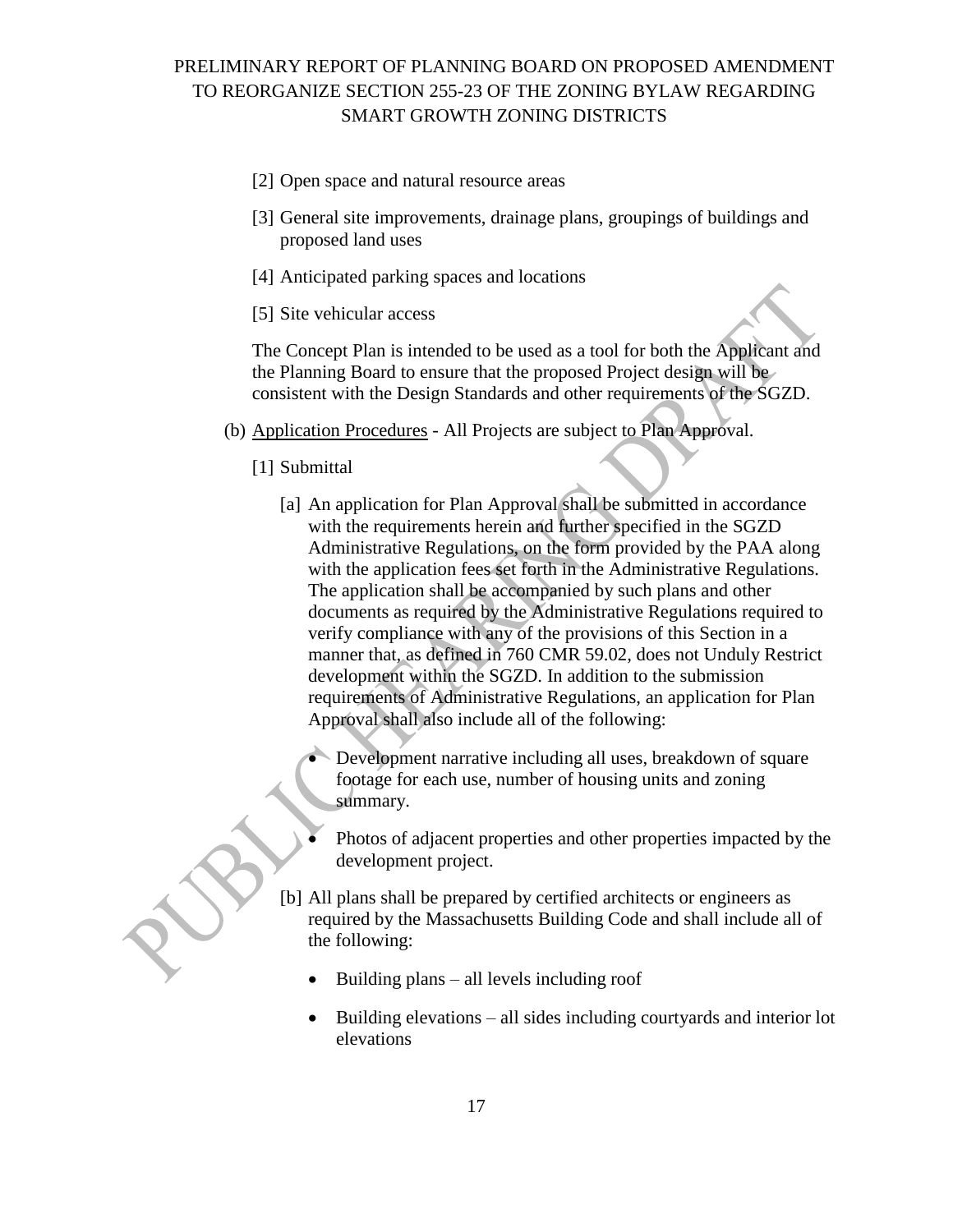- Massing perspective sketches or renderings illustrating the key elements of the development proposal within its context
- Proposed exterior lighting plan with photometric information
- Proposed stormwater management plan with rainwater calculations in accordance with the town's Stormwater management Bylaw regardless of the size of the land area being disturbed. However, this is not required if the Planning Board as the Stormwater Management Permitting Authority determines that the area of disturbance is so de minimis as to render calculations insignificant.
- The documents shall clearly differentiate between existing and proposed work by use of screened lines or color. Changes and revisions to subsequent submittals shall be prominently noted.
- [c] An application for Plan Approval shall be filed by the Applicant with the Town Clerk. A copy of the application, including the date of filing certified by the Town Clerk, as well as the required number of copies of the application, shall be filed forthwith by the Applicant with the Planning Board. Application submissions must include a hard copy as well as an electronic copy in PDF and CAD format. Said filing shall include any required forms provided by the Planning Board. As part of any application for Plan Approval for a Development Project, the Applicant must submit the following documents to the Planning Board and the Monitoring Agent:

 Evidence that the Development Project complies with the cost and eligibility requirements of Section A.(8);

- Development Project plans that demonstrate compliance with the design and construction standards of Section A.(8)(d); and
- A form of Affordable Housing Restriction that satisfies the requirements of Section A.(8)(f).
- Review Fees: The Applicant shall be required to pay for reasonable consulting fees to provide peer review of the application for the benefit of the Planning Board, pursuant to G.L. Chapter 40R, Section 11(a). Such fees shall be held by the Town of South Hadley in an interest-bearing escrow account, and shall be used only for expenses associated with the use of outside consultants employed by the Planning Board in reviewing the Plan application. Any surplus funds remaining after the completion of such review,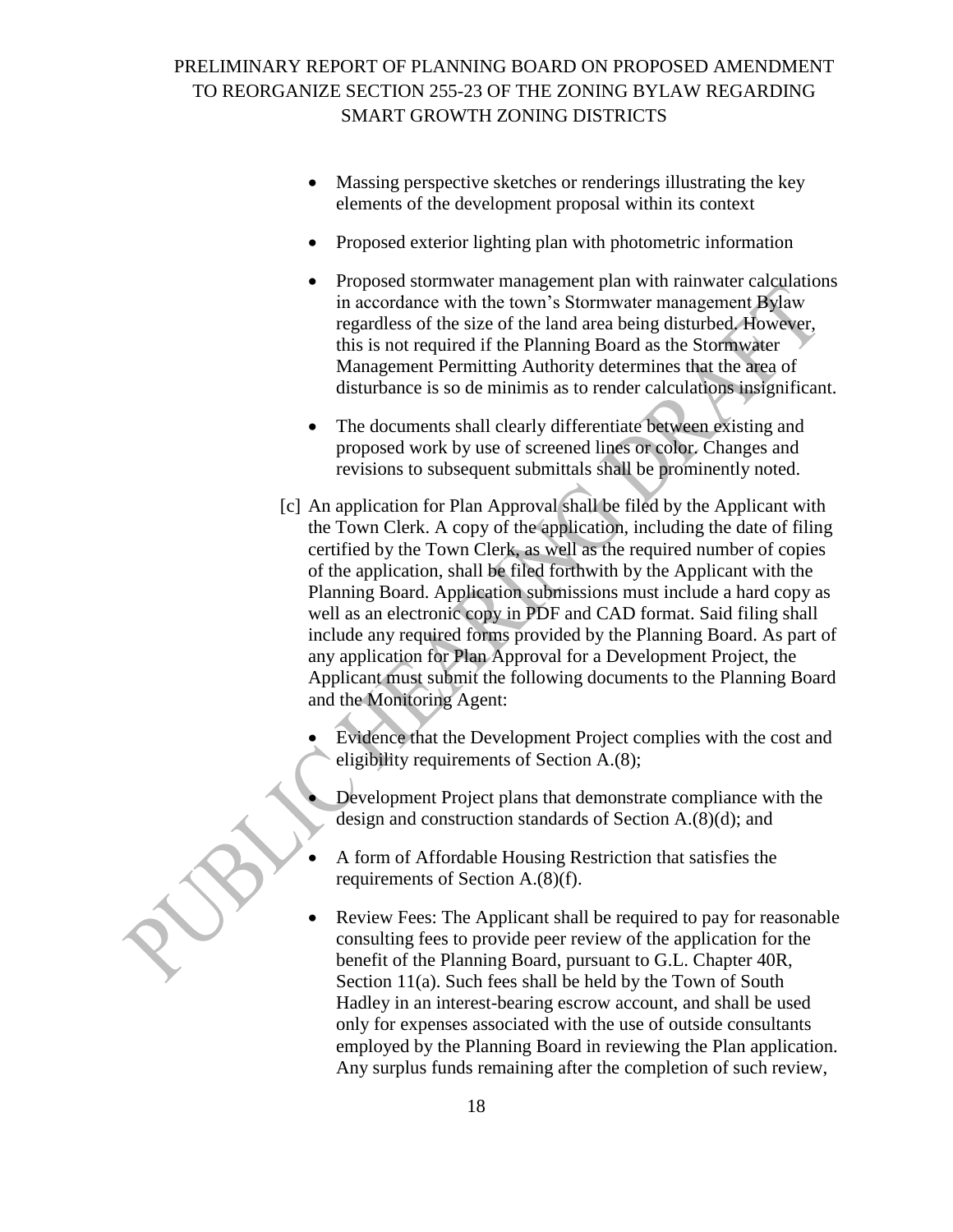including any interest accrued, shall be returned to the Applicant forthwith;

- [2] Circulation to Other Boards In accordance with the Requirements of Article XII Site Plan Review, the Planning Board shall provide a copy of the application materials to all relevant municipal Boards, Departments, Commissions and Officials as determined by the Planning Board and, if the project is subject to Affordability requirements, the Monitoring Agent. These entities shall provide any written comments within 60 days of receipt of the plan and application.
- [3] Public Hearing and Time Limits The Planning Board shall hold a public hearing and review all applications according to the procedure specified in Massachusetts General Law Chapter 40A Section 11.
- [4] The decision of the Planning Board shall require a majority vote of the board's members and be made, and written notice of the decision filed with the Town Clerk within 120 days of receipt of the Application by the Town Clerk. This time may be extended by mutual agreement between the Planning Board and the Applicant by written agreement filed with the Town Clerk. Failure of the Planning Board to take action within said 120 days or the extended time shall be deemed an approval of the Plan Approval application.
- [5] Criteria for Plan Approval The Planning Board shall approve the Development Project upon all of the following findings:
	- The Applicant has submitted the required fees and information as set forth in the SGZD Administrative Regulations
	- The proposed Development Project as described in the application meets all of the requirements and standards set forth in this Section, applicable Design Standards and the SGZD Administrative Regulations, or a waiver has been granted there from.
	- Any extraordinary adverse potential impacts of the Project on nearby properties have been adequately mitigated.
	- Projects subject to Affordable Housing requirements, compliance with Condition b. above shall also include written confirmation by the Monitoring Agent that all Affordable Housing requirements have been satisfied.
- [6] Criteria for Plan Denial A Plan Approval application may be disapproved only where the Planning Board finds that: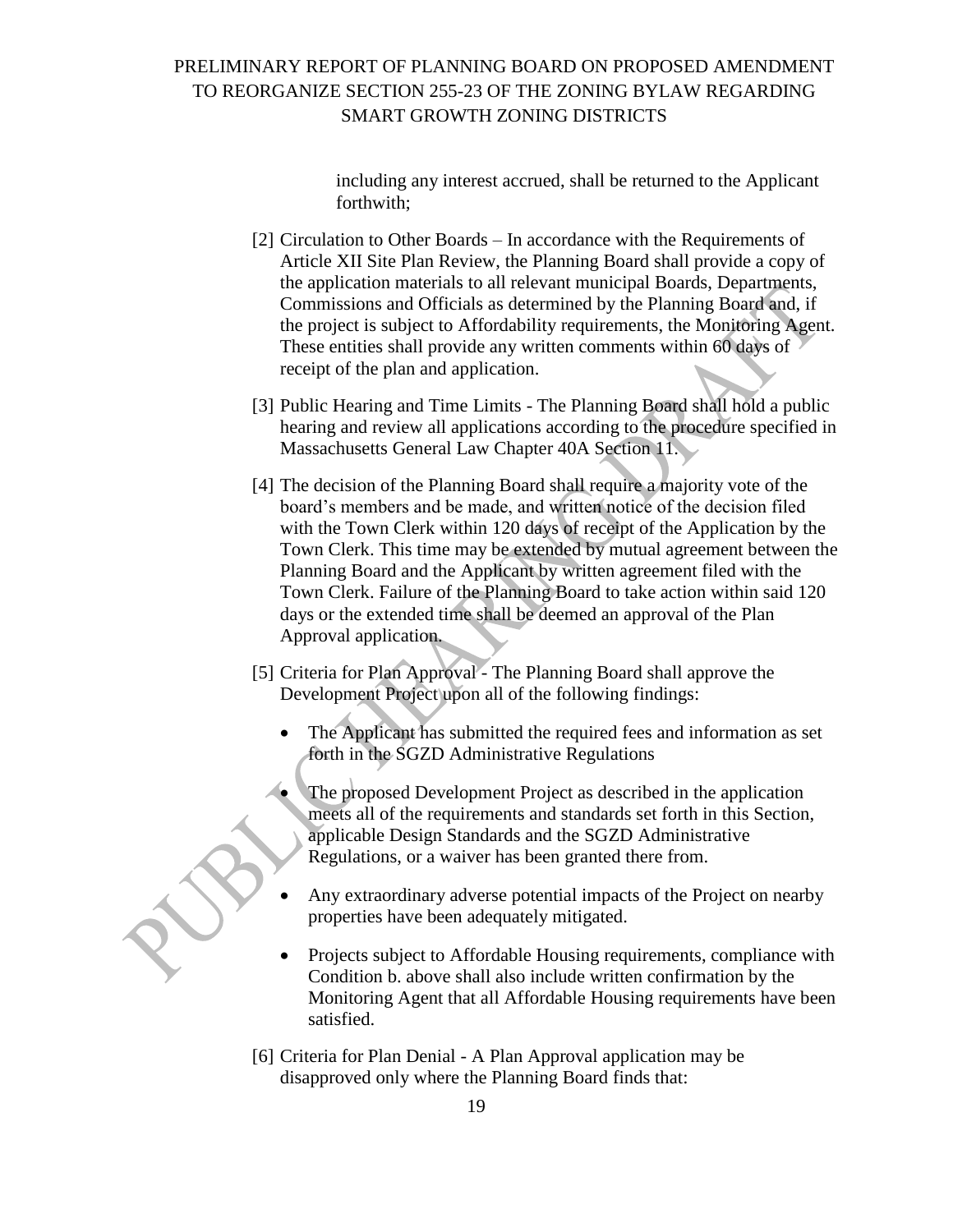- The applicant has not submitted the required fees and information as set forth in the SGZD Administrative Regulations; or
- The Project as described in the application does not meet all the requirements and standards set forth in this Section, applicable Design Standards and the SGZD Administrative Regulations, or that a required waiver there from has not been granted; or
- It is not possible to adequately mitigate significant project impacts on nearby properties by means of suitable conditions.
- **(10) Waivers -** Upon request of the Applicant, the Planning Board may waive dimensional and other requirements, including design standards, with conditions, in the interests of design flexibility and overall project quality, and upon a finding of consistency of such variation with the overall purpose and objectives of the SGZD and the South Hadley Master Plan, and if it finds that such waiver will allow the project to achieve the density, affordability, mix of uses and/or physical character allowed under this Section. Notwithstanding anything to the contrary in this Zoning Bylaw, the Affordable Housing provisions of Section A(8) shall not be waived. The Planning Board will also take into consideration the following items when considering a waiver:
	- (a) High performance energy efficient buildings and construction methods.
	- (b) Projects with publicly accessible open space.
	- (c) Projects that include retail and restaurants located on street level.
	- (d) A demonstrated shared parking initiative that makes efficient use of land and existing parking supply.
	- (e) The preservation or rehabilitation of historic properties or other buildings considered significant to the Town.

### **(11) Plan Changes After Approval by Planning Board**

(a) Minor Plan Changes - After Plan Approval, an Applicant may apply to make minor changes in a Development Project that do not affect the overall build out or building envelope of the site, or provision of open space, number of housing units, or housing need or affordability features. Such minor changes must be submitted to the Planning Board on redlined prints of the approved plan, reflecting the proposed change, and on application forms provided by the Planning Board. The Planning Board may authorize such changes at any regularly scheduled meeting, without the need to hold a public hearing. The Planning Board shall set forth any decision to approve or deny such minor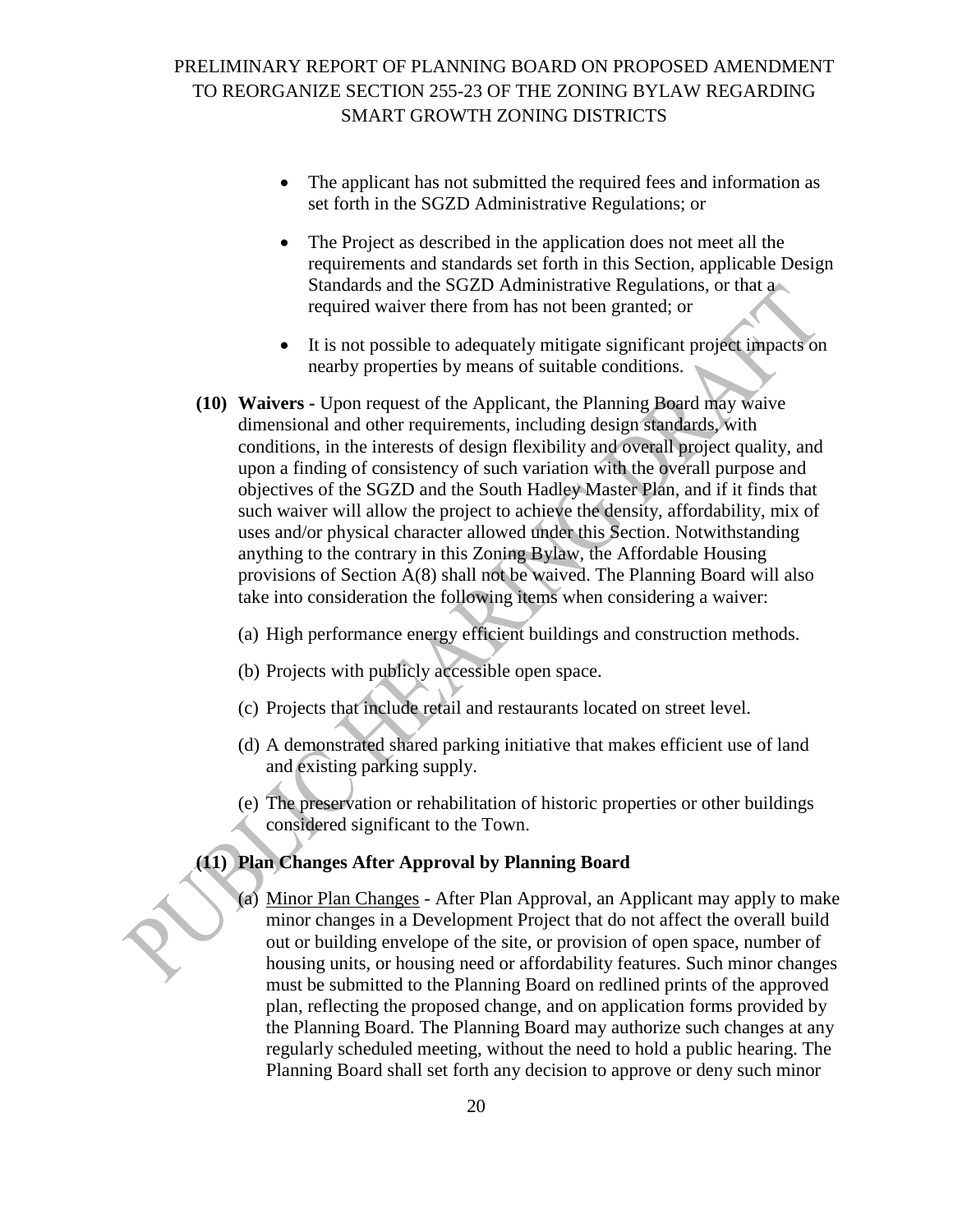change by motion and written decision, and provide a copy to the Applicant for filing with the Town Clerk.

- (b) Major Plan Changes Those changes deemed by the Planning Board to constitute a major change in a Development Project because of the nature of the change in relation to the prior approved plan, or because such change cannot be appropriately characterized as a minor change as described above, shall be processed by the Planning Board as a new application for Plan Approval pursuant to this Section.
- **(12) Fair Housing Requirement -** All Development Projects within the SGZD shall comply with applicable federal, state and local fair housing laws.
- **(13) Project Phasing -** The Planning Board may allow a Project to be phased at the request of the applicant or to mitigate any extraordinary adverse impacts on nearby properties and provided that the submission shows the full build-out of the Project and all associated impacts as of the completion of the final phase and subject to approval of the Planning Board. For projects that are approved and developed in phases, the proportion of Affordable units shall be no less than the minimum percentage required for the district as a whole.
- **(14) Decisions -** The Planning Board shall issue to the applicant a copy of its decision containing the name and address of the owner, identifying the land affected and the plans that were the subject of the decision and certifying that a copy of the decision has been filed with the Town Clerk. If 20 days have elapsed after the decision has been filed with the Town Clerk without an appeal having been filed, or if such appeal having been filed is dismissed or denied, or if a plan is approved by reason of the failure of the Planning Board to timely act, the Town Clerk shall so certify on a copy of the decision. A copy of said decision shall be filed with the Registry of Deeds.

A Plan Approval shall remain valid and run with the land indefinitely, provided that construction has commenced within two years after the decision is issued, which time shall be extended by the time required to adjudicate an appeal and which time shall be extended if the project proponent is actively pursuing other required permits or there is other good cause for failure to commence.

The Planning Board may require the posting of a performance bond to secure and/or screen a Development Project site in the event that demolition is undertaken but subsequent work lapses, for any reason within or outside the applicant's control, for a period longer than one year.

(15) **Date of Effect -** The effective date of this Bylaw shall be the date on which such adoption is voted upon by Town Meeting pursuant to the requirements of Section 5 of Chapter 40A of the General Laws and Chapter 40R of the General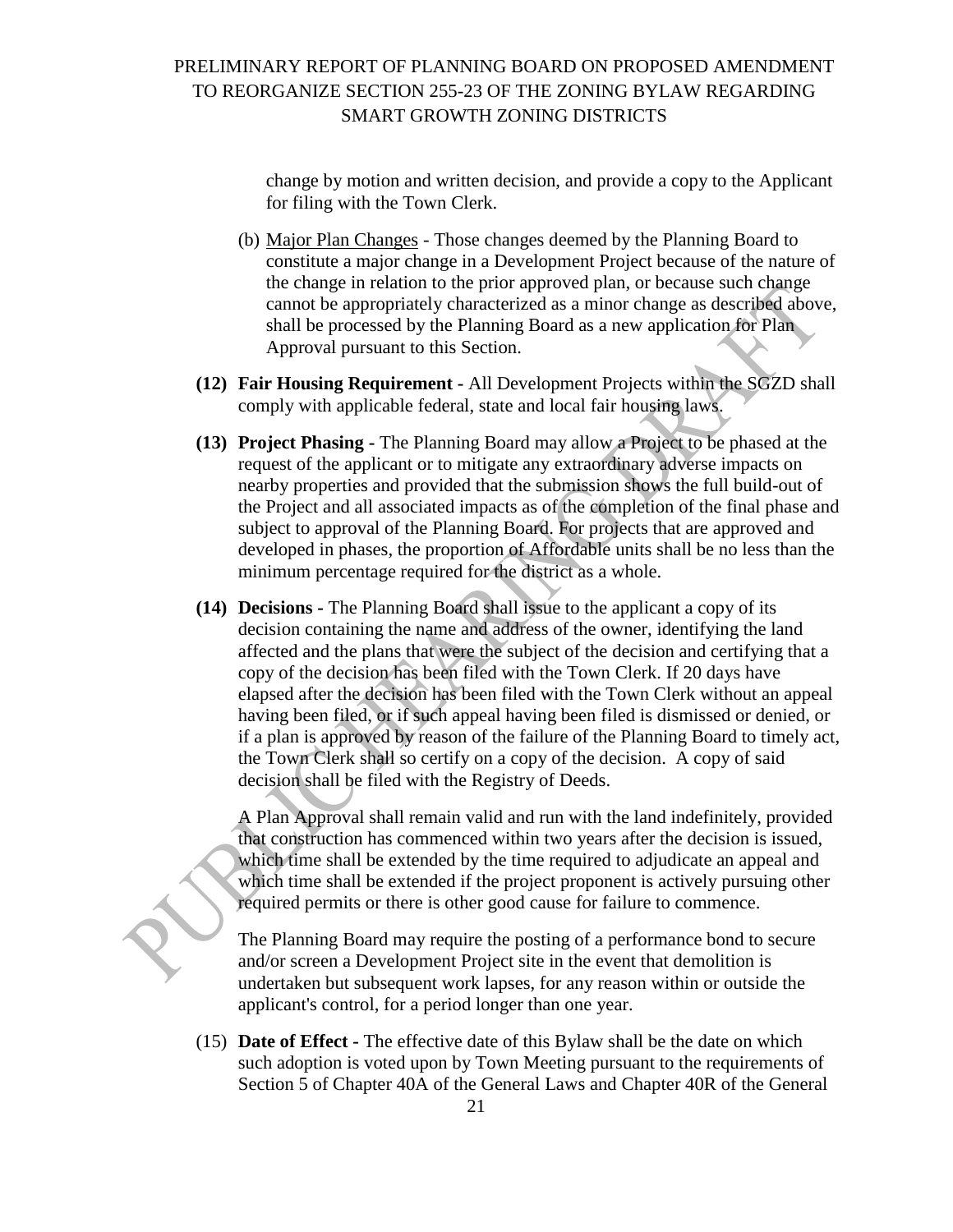Laws; provided, however, that an Applicant may not proceed with construction pursuant to this Bylaw prior to the receipt of final approval of this Bylaw and accompanying Zoning Map by both the Department of Housing and Community Development and the Office of the Massachusetts Attorney General.

- (16) **Severability -** If any provision of this Section is found to be invalid by a court of competent jurisdiction, the remainder of this Section shall not be affected but remain in full force. The invalidity of any provision of this Section shall not affect the validity of the remainder of the Town's Zoning Bylaw.
- (17) **Design Standards -** The Planning Board may adopt and amend, by simple majority vote, Design Standards which shall be applicable to all Projects subject to Plan Approval by the Planning Board. Such Design Standards must be objective and not subjective and may only address the scale and proportions of buildings, the alignment, width, and grade of streets and sidewalks, the type and location of infrastructure, the location of building and garage entrances, off street parking, the protection of significant natural site features, the location and design of on-site open spaces, exterior signs, and buffering in relation to adjacent properties. DHCD may, at its discretion, require Design Standards to contain graphics illustrating a particular standard or definition in order to make such standard or definition clear and understandable.
	- (a) Before adopting any Design Standard, the Planning Board shall submit the proposed Design Standard to DHCD for approval. Any amendment to the Design Standards shall not take effect until approved by DHCD and filed with the Town Clerk.
	- (b) An application for Plan Approval that has been submitted to the Town Clerk pursuant to this Section shall not be subject to any Design Standard that has not been approved by DHCD.

### **3. Create a new subsection B entitled "Establishment and Delineation of the Smart Growth Zoning Districts"**

- **4. Create a new subpart (1) to the new Subsection B entitled "South Hadley Falls Smart Growth Zoning District (SHFSGZD) and extract the following portions of the existing Section 255-23 and inset them into said subpart (1) of the new subsection B of Section 255-23 and numerically renumber the provisions to read as following this list.**
	- **D. Establishment and delineation of the SHFSGD**
	- **E. Allowed and prohibited uses.**
	- **F. Dimensional and other requirements.**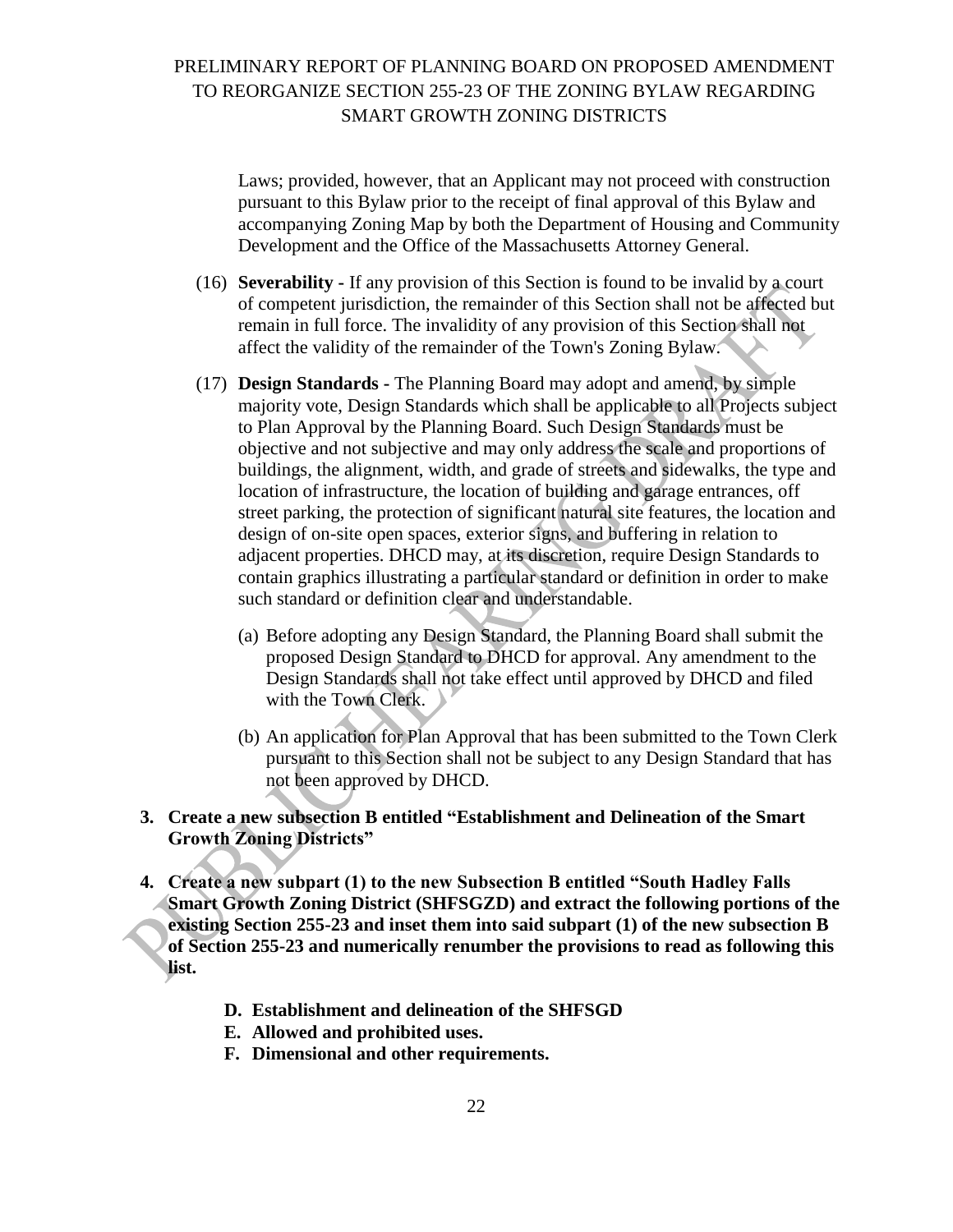### **B. Establishment and Delineation of the Smart Growth Zoning Districts**

- (1) South Hadley Falls Smart Growth Zoning District (SHFSGZD)
	- **(a) Establishment and Delineation of the** SHFSGZD **-** The SHFSGZD is an overlay district that is superimposed over the Underlying District. The boundaries are delineated as the "South Hadley Falls Smart Growth Zoning District" on the Official Zoning Map of the Town of South Hadley on file in the office of the Town Clerk, said map hereby made a part of the South Hadley Zoning Bylaw.
	- **(b) Allowed and Prohibited Uses -** Any use not listed herein as an Allowed Use is deemed prohibited.
		- **[1] Allowed Uses -** The following uses shall be permitted As-Of-Right in the SHFSGD upon Plan Approval pursuant to the provisions of this article:
			- [a] Multi-Family Dwelling
			- [b] Single-Family, Two-Family and Three-Family Dwelling\*
			- [c] Office  $*$
			- [c] Retail \*
			- [d] Restaurant (excludes drive-through windows)\*
			- [e] Institutional \*
			- [f] Consumer Service \*

\*Only as part of a Mixed-Use Development; see Section 255-23(A)(5)

In addition to the Allowed Uses listed above, the following uses are permitted As-Of-Right for Development Projects within the SHFSGZD subject to the requirements of this Article:

- [g] Parking accessory to any of the above permitted uses, including surface, garage-under, and structured parking
- [h] Accessory uses customarily incidental to any of the above permitted principal uses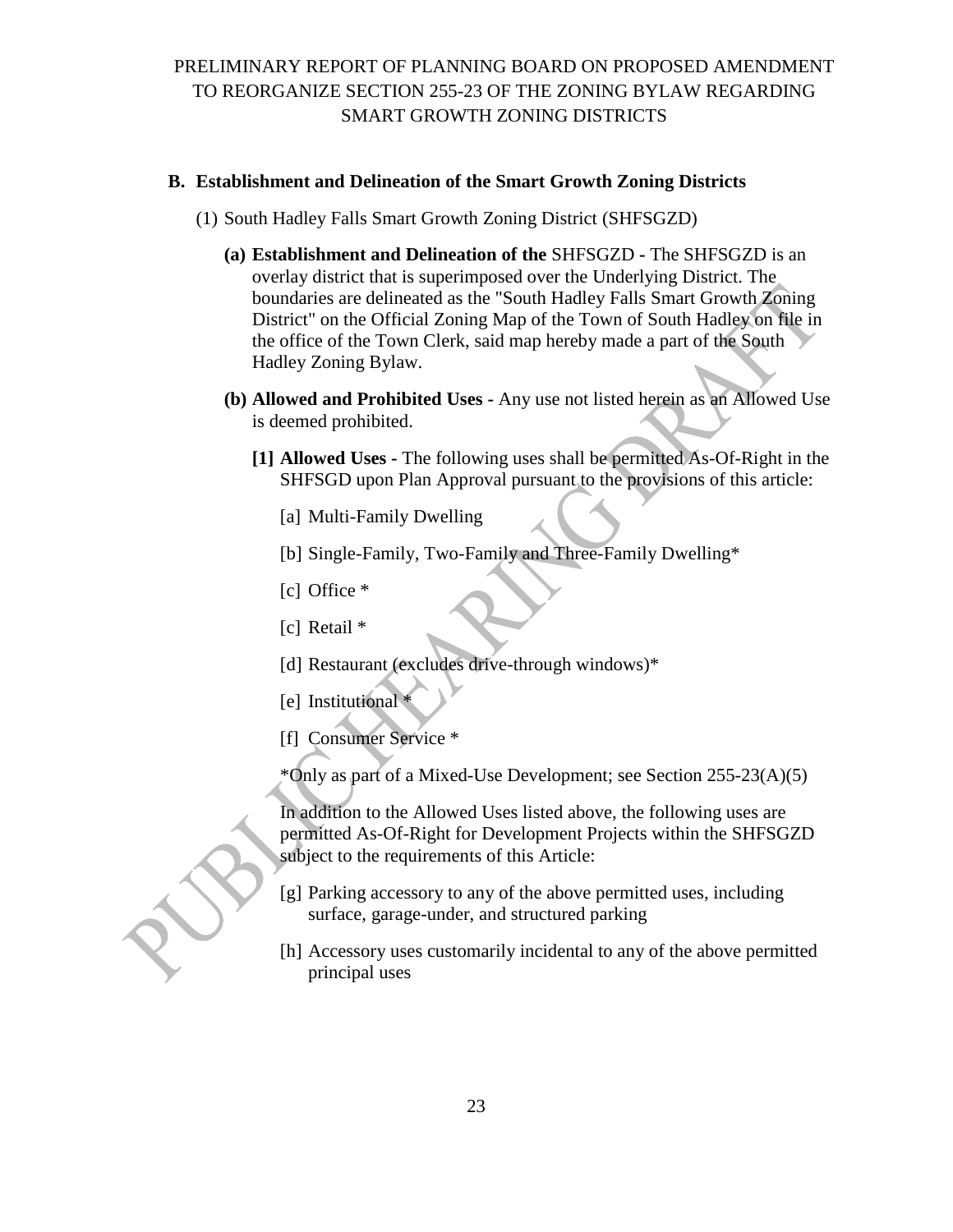(c) **Dimensional and Other Requirements -** Applications for Plan Approval shall be governed by this Section and the Design Standards for the SHFSGZD.

| <b>Dimensional Requirement</b>                                           |          |  |
|--------------------------------------------------------------------------|----------|--|
| Maximum Floor Area Ratio (FAR) (Gross Floor Area I Lot Size)             | 3        |  |
| Maximum Building Height                                                  | 45 feet  |  |
| Minimum Lot Frontage                                                     | 50 feet  |  |
| Maximum Lot Coverage                                                     | $N/A***$ |  |
| Minimum Lot Area                                                         | $N/A***$ |  |
| Number of Buildings per lot                                              | $N/A***$ |  |
| <b>Maximum Building Frontage</b>                                         | 300 feet |  |
| Minimum Front Setback*                                                   | 0 feet   |  |
| Maximum Front Setback*                                                   | 10 feet  |  |
| Minimum Side/Rear Setback**<br>abutting a Residential Zone               | 15 feet  |  |
| Minimum Side/Rear Setback**<br>in SHFSGD or abutting                     | 0 feet   |  |
| Business-B                                                               |          |  |
| Interior Setback (between buildings on same lot)                         | 15 feet  |  |
| *See 7.1.1 of the Design Standards for front facade setback requirements |          |  |
| **See 7.1.2 of the Design Standards for building step-back requirements  |          |  |
| <b>***No requirement or limitation applies</b>                           |          |  |
|                                                                          |          |  |

- [1] Residential Density Allowances The minimum Multi-Family Residential density shall be 20 units per acre and the maximum Multifamily Residential Density shall be 24 units per acre for all lots and all buildings. The Single-Family Residential Density shall be a maximum of up to A(8) units/acre and Two-Family and Three-Family Residential Density shall be a maximum of up to 12 units/acre.
	- [a] The Planning Board may provide a waiver, including permitting a density of less than 20 units per acre for Multi-Family, as specified in Section A(10) to promote the renovation or adaptive reuse of existing buildings.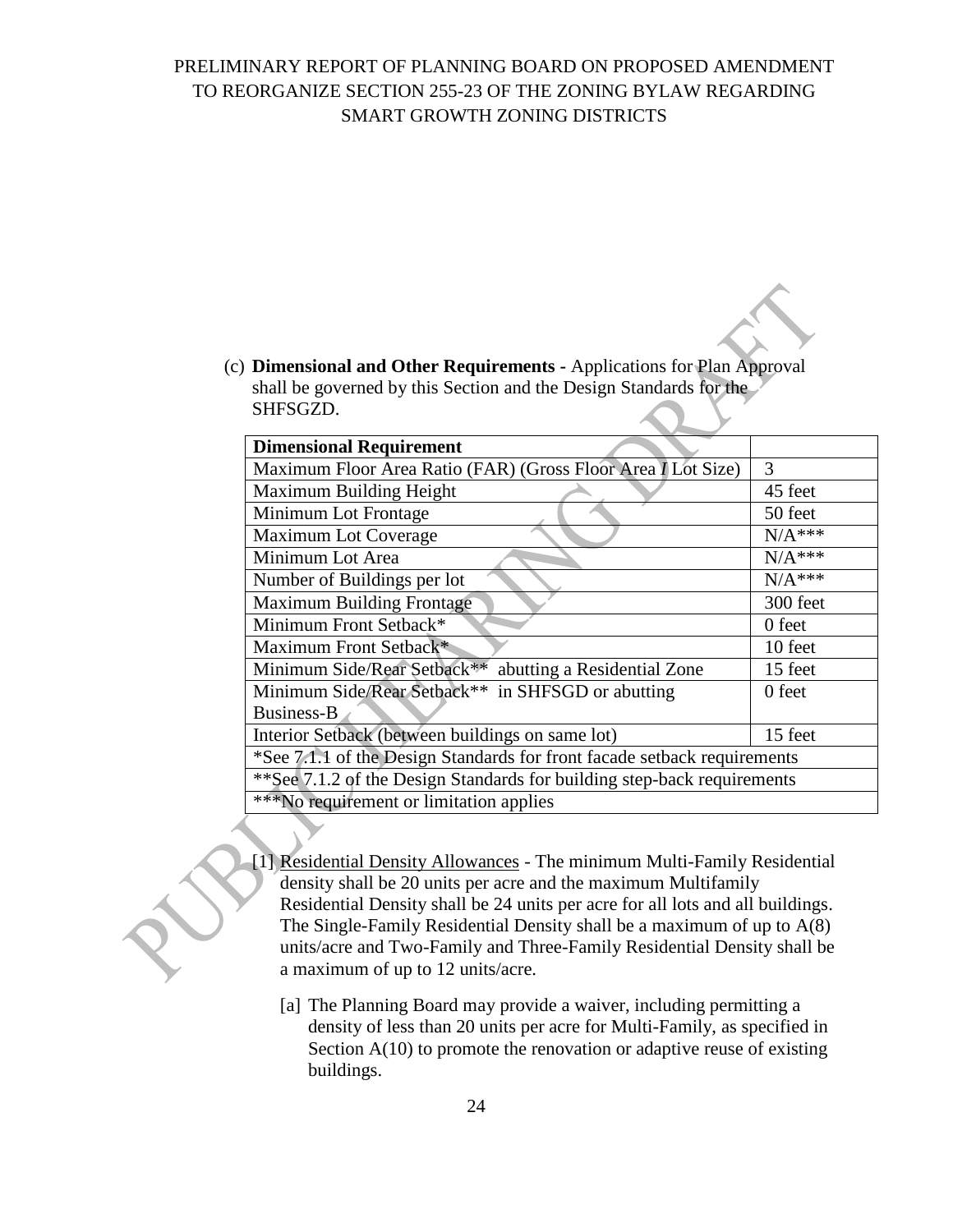- [2] Contiguous Lots In the SHFSGZD, where two or more lots are contiguous or are separated by a right-of-way, such lots may be considered as one lot for the purpose of calculating maximum lot coverage; parking requirements; minimum useable open space; and Dwelling Units per acre.
- [3] Age-Restricted Housing Units An Applicant may propose a Residential or Mixed-Use Development Project in which all Dwelling Units are designed for or are accessible to the elderly or the handicapped under all applicable laws and regulations, provided that not less than twenty-five percent (25%) of the housing units in any such Development Project shall be Affordable Units. All such Development Projects shall be governed by the requirements of this Section and the Design Standards.

**OBJECTIVE:** The objective of this article is to simplify the provisions for Smart Growth Districts in the event that more than one district is created.

**SUMMARY:** This article takes the existing provisions of the South Hadley Falls Smart Growth Zoning District as adopted by Town Meeting and reorganizes them into a "General" subsection and a "South Hadley Falls Smart Growth District" subsection. Since the State requires the Smart Growth Zoning District zoning provisions to be "stand alone" and not reference other "general" sections of the Zoning Bylaw, the current structure would require each Smart Growth Zoning District to have its own set of purposes, definitions, etc. which would be the same for each District. This reorganization extracts the existing provisions which are generally applicable and puts them into a "general" section of the Smart Growth District provisions. The next result is creation of a Smart Growth District in the future would not be focused on the unique aspects of that Smart Growth District and likely be limited to 1-3 pages as opposed to 15+ pages of duplicative provisions.

**BACKGROUND:** The Town is seeking State approval of another Smart Growth District as a means to help implement our Housing Production Plan and support objectives of the 2010 Master Plan. This amendment would make consideration of any such Smart Growth District much less confusing by eliminating duplicative provisions.

**RELATIONSHIP TO MASTER PLAN:** There is not a clear relationship to the Master Plan, adopted in 2010. The Master Plan promotes sustainable development and mixed-use development as means for revitalization of commercial core areas. Smart Growth Districts are a means of achieving this objective as well as implementing the Housing Production Plan. However, this amendment focuses on streamlining the Smart Growth District Zoning Bylaw provisions. As such, it is more closely aligned with the objective of a more updated regulatory structure which is an objective within the Master Plan. Therefore, it would appear that this amendment is consistent with the Master Plan in that it seeks to streamline or update the regulatory structure associated with the Smart Growth Zoning District provisions.